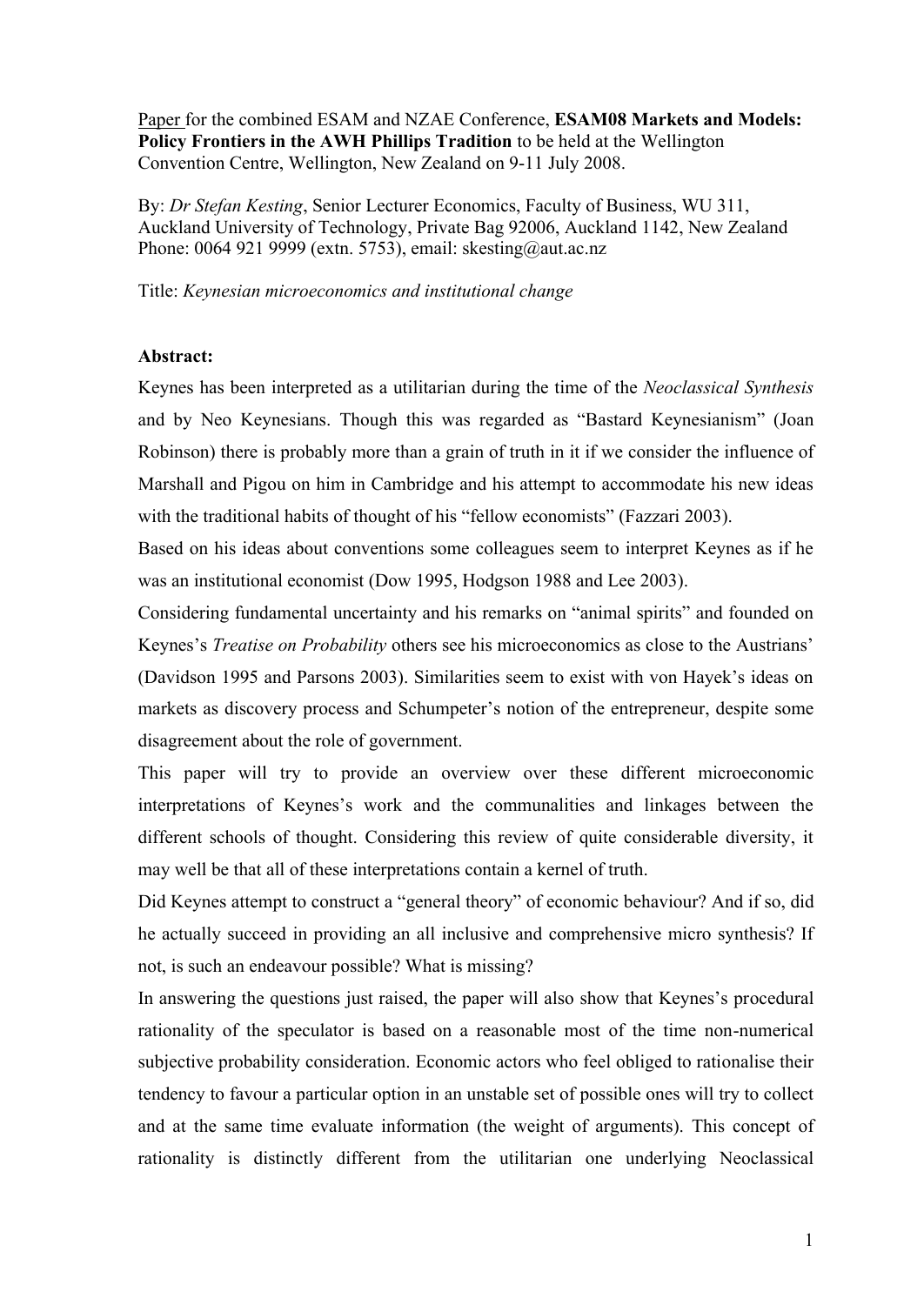#### Economics.

 $\overline{a}$ 

Moreover, Herbert Simon's plea for *the plurality of rationalities* and his concept of *bounded rationality* is deeply influenced by Keynes. After a thorough discussion of the microeconomic ideas expressed in the twelfth chapter of the *General Theory* Simon concludes: "Only the fear of pronouncing an egregious anachronism prevents me from claiming Keynes, […], as the true originator of the economics of bounded rationality" (Simon 1997: 16). Simon's alternative concept of rationality, however, is the theoretical foundation of Behavioural Economics. Kahneman consciously entitled his lecture delivered when he received the Nobel Prize: *Maps of Bounded Rationality: Psychology for Behavioural Economics* (2003). The paper will reconstruct this common threat of a particular approach of microeconomics and show its links to Austrian and Institutional ideas.

The notion, though somewhat modified, of bounded rationality equally underlies New Institutional Economics (Williamson 1994: 81). This led to new theoretical developments like mental models (Arthur Denzau and Douglass North), bricolage (John Campbell) and institutional entrepreneurs (Colin Crouch) in New Institutional Economics and the neoinstitutionalism of political science and economic sociology which provide some of the missing theoretical elements and thus, support Keynes's basic microeconomic claims.

#### **I. Keynes's Conception of Economic Action**

Keynes was propagating if not initiating the distinction between micro and macro in economics: "The right dichotomy is, I suggest, between the Theory of the Individual Industry or Firm and of the rewards and the distribution between different uses of a *given* quantity of resources on the one hand, and the Theory of Output and Employment *as a*  whole on the other hand" (Keynes  $1964$ :  $293$ )<sup>1</sup>. As apparent in this quote (one amongst many which one can find in the *General Theory*), he also had to relate his own ideas to Marshallian analysis. As Keynes was trained in what he called the *Classical System* (Peterson and Estenson 1996: 75), he felt the necessity to use it in his arguments at least in part to make himself understood by his *fellow economists*. However necessary, this rhetoric strategy appeared to him, it also led to quite a degree of misunderstandings and misinterpretations amongst his colleagues.

<sup>&</sup>lt;sup>1</sup> Page numbers refer to the American paper back edition of the *General Theory*, first published 1964. However, these are congruent with page numbers of Vol. VII (1973) *General Theory* in the *Collected Writings of John Maynard Keynes* edited by the Royal Economic Society, Macmillan and Cambridge University Press, Cambridge UK.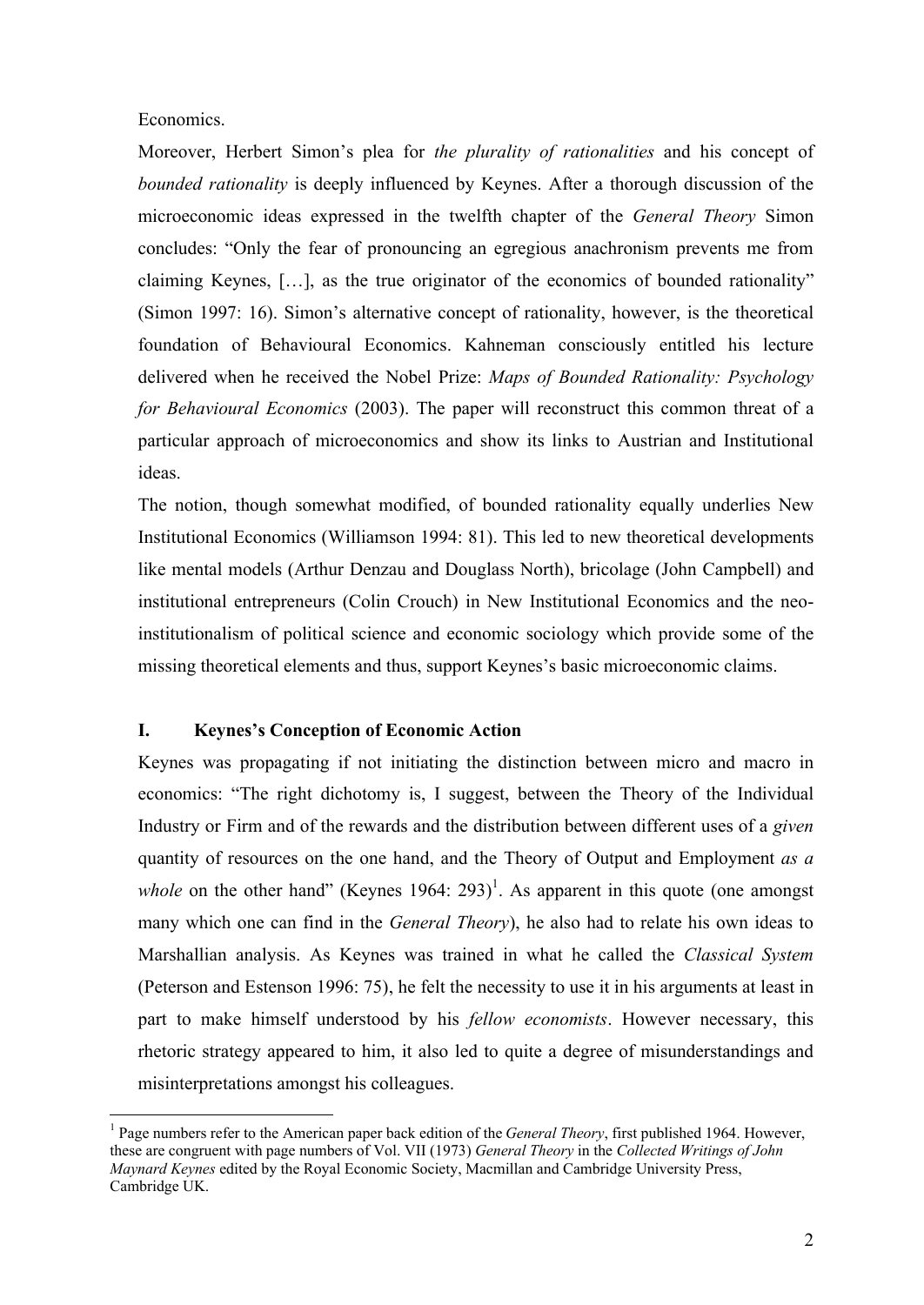One example is the IS-LM system which is at least in some of its underlying assumptions an inaccurate representation of Keynes's micro economic views. Fitzgibbons argues: "The IS-LM system was bastard theory, as Joan Robinson called it, because it drew upon two opposing philosophies to formulate a theory that was consistent with neither of them" (1988: 149). Minsky points out that the Hicks/Hansen model while it includes some of Keynes's ideas, remains nonetheless an unjustified and naïve representation of his beliefs because it ignores the importance of uncertainty in portfolio and investment decisions and because it is a model oriented towards equilibrium and not process (1990: 60). Minsky adds to his critique of the neoclassical way of interpreting Keynes that the emphasis on "sticky" wages as the problem was not what he had in mind. From Keynes's point of view, wage flexibility would make things even worse.

One can come across the often repeated and nonetheless wrong belief that Keynes had an underdeveloped micro foundation for his macro economic theories (e. g. Winter 1997: 11). However, this misinterpretation is due to the common understanding that a conception of micro economics has to be based on methodological individualism and assumptions of high degrees of autonomy in individual choice. Though it has often and strongly been criticised by feminists, economic sociologists and heterodox economists (England 1993, Etzioni 1990, Galbraith 1972, Granovetter 2005, Held 1993, Mansbridge 1990, Sen 2002, Veblen 1998[1898], to name only a few) this particular ontological starting point is continuously planted into the heads of a succession of economics students all over the world because it is widely propagated in neoclassical standard textbooks.

Though he wrestled with the question of how rational purposeful economic action can be possible<sup>2</sup>, Keynes's founding assumptions were different. Keynes's taxonomy of four types of economic behaviours: cold calculation, speculation, following conventions and impulse based on animal spirits (Keynes, 1964: Chapter 12 and Keynes, 1973[1937]) includes a variant resembling the neoclassical atomistic rational maximisation – *cold calculation* – as a special case (Skidelsky 1994: 59). Moreover, after explaining the importance of the state as economic actor, he definitely defended individual self-interested action in the concluding remarks of the *General Theory*: "But there will still remain a wide field for the exercise of private initiative and responsibility. Within this field the traditional advantages of individualism will still hold good. Let us stop for a moment to

<sup>2</sup> According to Skidelsky, this was Keynes's motivation for writing the *Treatise on Probability*: "It was conceived as an answer to the question: what are the principles of rational choice and action when the future is unknown or uncertain?" (1994: 58).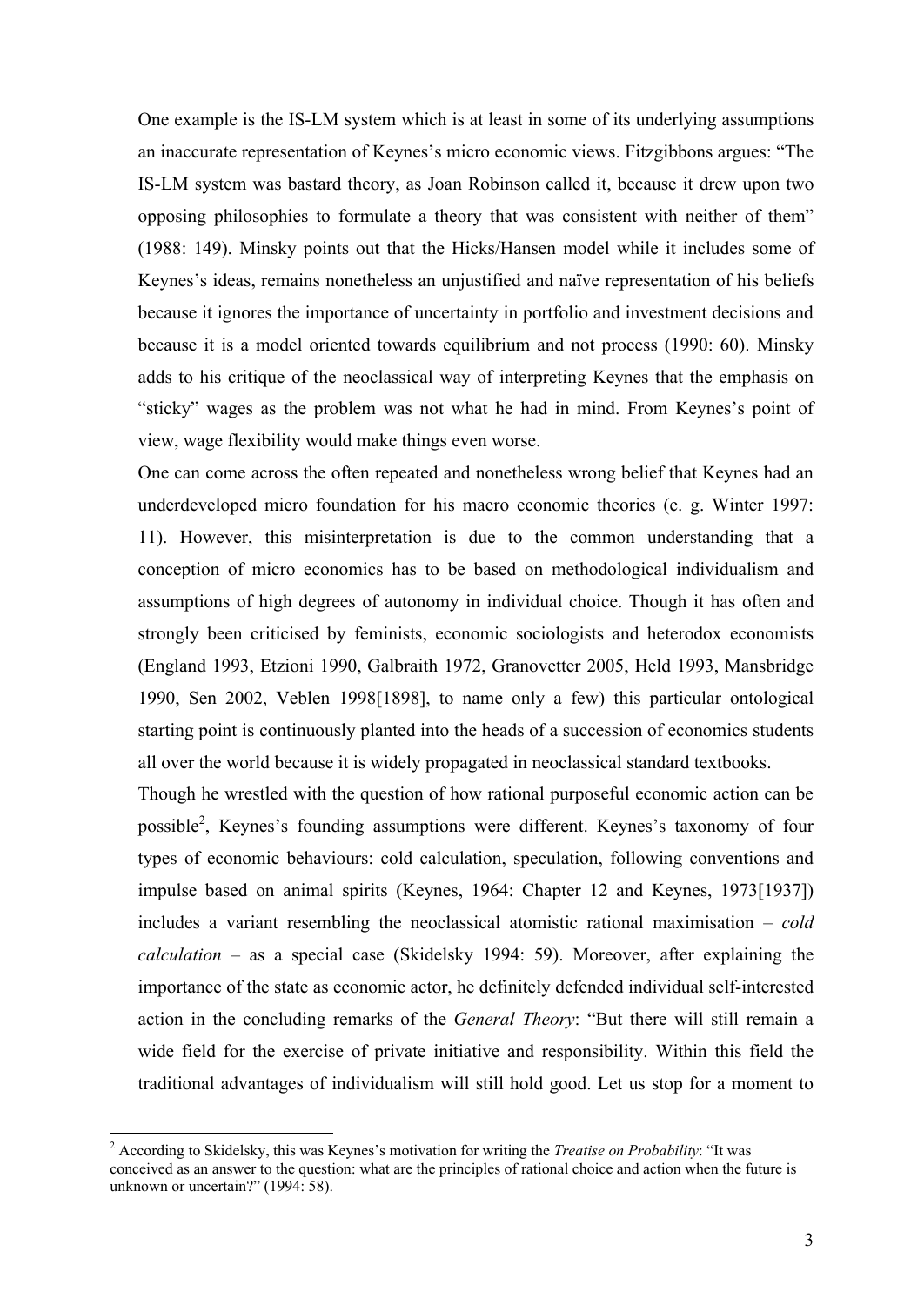remind ourselves what these advantages are. They are partly advantages of efficiency – the advantages of decentralisation and of the play of self-interest" (Keynes 1964: 380).

Though Keynes might have had this undercurrent of a "rationalist conception of action" as Hodgson seems to suggest (1988), and though he often referred to calculation and selfinterest, I agree with Fitzgibbons's conclusion that his most favoured ideal type conception of human action was crucially different from the neoclassical one: "Keynes did not deny that people would try to act as utilitarians; this is the element of truth in the picture of Keynes as utilitarian. However, he believed that their attempt to do so required a "false rationalization" because of uncertainty and organic unities or that rational selfinterest was not necessarily rational after all" (1988: 95). Keynes made this very clear in his defence of the General Theory in the pages Quarterly Journal of Economics: "Actually, however, we have, as a rule, only the vaguest idea of any but the most direct consequences of our acts. […] Thus the fact that our knowledge of the future is fluctuating, vague and uncertain, renders wealth a peculiarly unsuitable subject for the methods of the classical economic theory. […] The sense in which I am using the term is that in which the prospect of a European war is uncertain, or the price of copper and the rate of interest twenty years hence, or the obsolescence of a new invention, […]. About these matters there is no scientific basis on which to form any calculable probability whatever" (Keynes 1973[1937]: 113-114).

As can be gathered from the aforementioned quote, which refers to the uncertainty of events *and* our knowledge of it, real, incalculable uncertainty is the key to an understanding of Keynes's ideas. This was debated and pointed out repeatedly by a number of post-keynesian scholars in the last thirty years (Carabelli, 1985, Dow/Dow 1985, Fitzgibbons 1988 and 1991, O'Donnell 1991, Cardim de Carvalho 1992, Lawson 1994, Skidelsky 1992 and 1994) and in several articles in King (2003). Though the root cause of uncertainty lies in the complexity and surprising nature of economic reality, it's relevance for economic action has primarily to do with the organic yet insufficiently calculable embeddedness of actors within it.

Complexity and a dynamic of surprising changes as such would not cause major problems for the rational economic actor as long as she can fathom and steer it. However, the crux is the actor's inability to process and interpret the incoming information about the ever changing jumble which the real life economy is. As Skidelsky states in his discussion of the Keynesian debate on probability: "We may say there are two sources of uncertainty: randomness in nature and ignorance" (1994: 85). Which of the causes led to uncertainty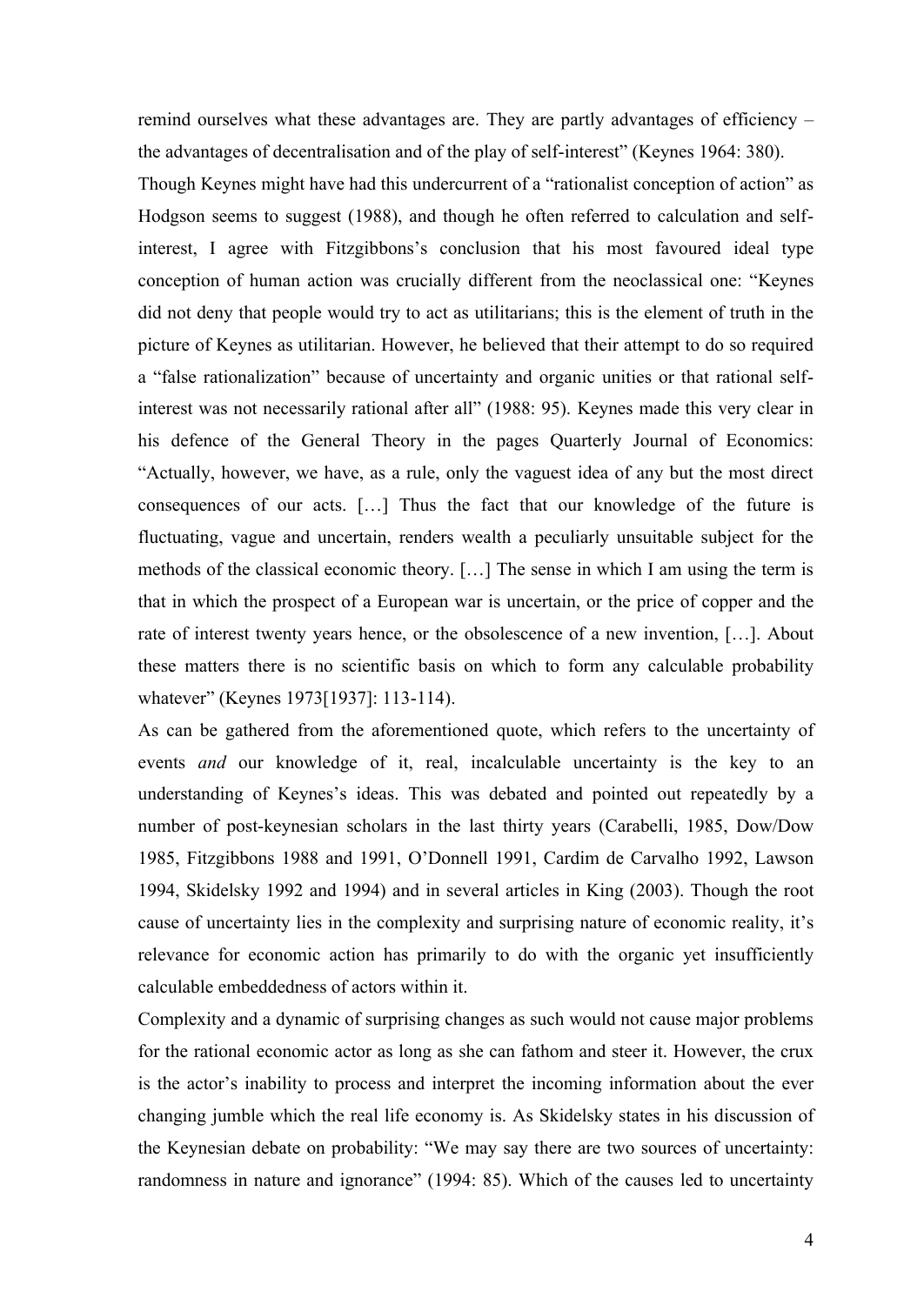is, however, of lesser importance for the economic actor and micro economic theory than the consequence following from it – bounded rationality.

Herbert Simon in his plea for *the plurality of rationalities* and his concept of *bounded rationality* is deeply influenced by Keynes. After a thorough discussion of the microeconomic ideas expressed in the twelfth chapter of the *General Theory*, Simon concludes: "Only the fear of pronouncing an egregious anachronism prevents me from claiming Keynes, […], as the true originator of the economics of bounded rationality" (Simon 1997: 16). Simon defines bounded rationality as follows: : "Bounded rationality, a rationality that is consistent with our knowledge of actual human choice behavior, assumes that the decision maker must search for alternatives, has egregiously incomplete and inaccurate knowledge about the consequences of actions, and chooses actions that are expected to be satisfactory (attain targets while satisfying constraints)" (1997: 17). The source of such inaccurate knowledge can have ontological or epistemological reasons. However, there is definitely a lot of similarity in Keynes's and Simon's microeconomic concepts, that is the assumption of uncertain and therefore limited knowledge and the plurality of modes of behaviour to deal with it, depending on the specific circumstances. Marchionatti supports such an interpretation: "The hypothesis of bounded rationality enables us to appreciate the modernity of Keynes' analysis on the issue of economic behaviour under uncertainty" (1999: 427). However, I doubt whether Keynes would have fully accepted Simon's conclusions concerning *procedural rationality* because this includes a strong emphasis of social embeddedness, emotional bonds and shared patterns of behaviour based on *loyalty and identification* (Simon, 1997: 43). These assumptions about human behaviour link Simon very strongly with original American institutional economics and recent developments in economic sociology (Etzioni 1990, Galbraith 1972, Granovetter 2005, Hodgson, 1988, 2000, Rutherford 1995 and Veblen 1998[1898]).

For Keynes, however, the core behavioural mode is more subjective, or to be precise, his ideal economic actor – the speculator, is socially entangled in quite a different way and exercises a different kind of procedural rationality. One might even call the investor confronted with real uncertainty the tragic hero of the *General Theory*. He or she tries to plan ahead and figure out the probability of expectations about the future usually under extremely uncertain conditions. Therefore for Keynes, Lawson argues, uncertainty corresponds to a situation of numerically immeasurable probability which is a property of knowledge of belief (1994: 353). Or as Dow and Dow put it: "Probability then was defined by Keynes as being "concerned with degrees of rational belief"" (1985: 52). For a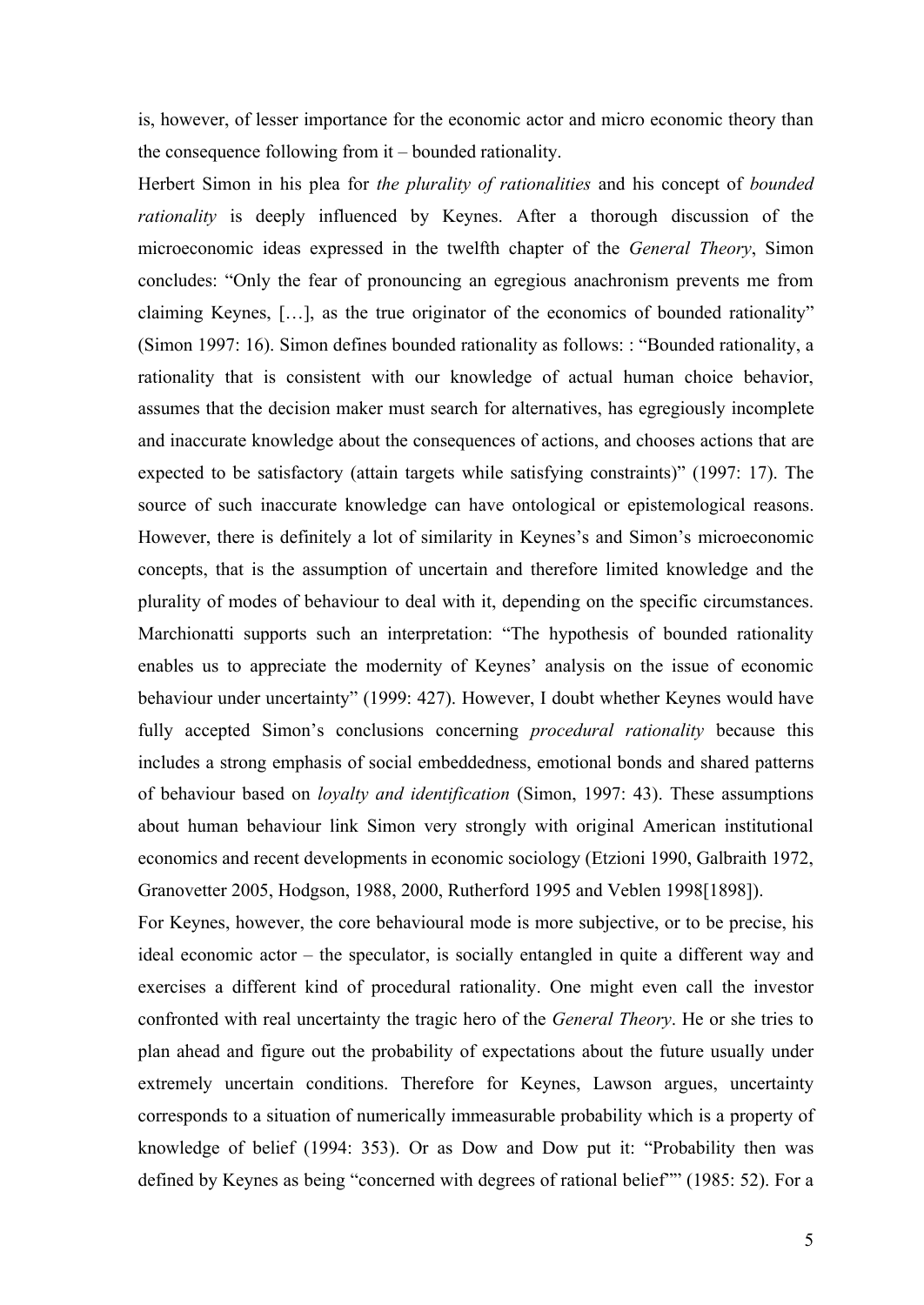better understanding of these degrees of uncertainty, Sheila Dow develops a taxonomy along the criteria of calculability and knowability or ignorance (1995).

Keynes's procedural rationality of the speculator is based on a reasonable most of the time non-numerical subjective probability consideration. Economic actors who feel obliged to rationalise their tendency to favour a particular option in an unstable set of possible ones will try to collect and at the same time evaluate information (the weight of arguments). O'Donnell describes this decision process among alternative paths of action as follows: "Weight and probability are independent characteristics of an argument – as the amount of available information expands, weight will always increase, whereas probability may rise or fall. Weight reflects the total amount of information, but probability depends on the balance between its favourable and unfavourable parts"  $(1991: 71)^3$ . Keynes continued to use this microeconomic notion of probabilistic decision making under uncertainty in the *General Theory*: "In the *General Theory*, Keynes substituted the concept of confidence for the weight of arguments" (Mizuhara 2002: 103).

Hence, in the way that the tendency to favour a particular alternative is based on incoming information the investor is embedded in a web of communication, in this sense economic action is social or organic (Park and Kayatekin 2002). Whilst it is filtered by more or less reasonable evaluation, it includes a degree of subjective judgement: "Keynes as a philosopher of action did not think that strict logic was necessary to reach a reasonable conclusion, because he thought (and said) that demonstrable reasoning is only a special instance of probabilistic reasoning; another is that Keynes rejected the idea that value judgements are based only on imagination, which means that he rejected subjectivism" (Fitzgibbons 1988: 102). Thus, quantitative *and* qualitative data about the real world is processed by a mind (weight of arguments) trying to rationally evaluate it, however, knowingly plagued by varying degrees of ignorance (subjective probability). This process can be illustrated with the help of the following seesaw model:

<sup>&</sup>lt;sup>3</sup> For a short and comprehensive explanation and evaluation of Keynes's conception of probability, also in comparison with others, see McCann (2004).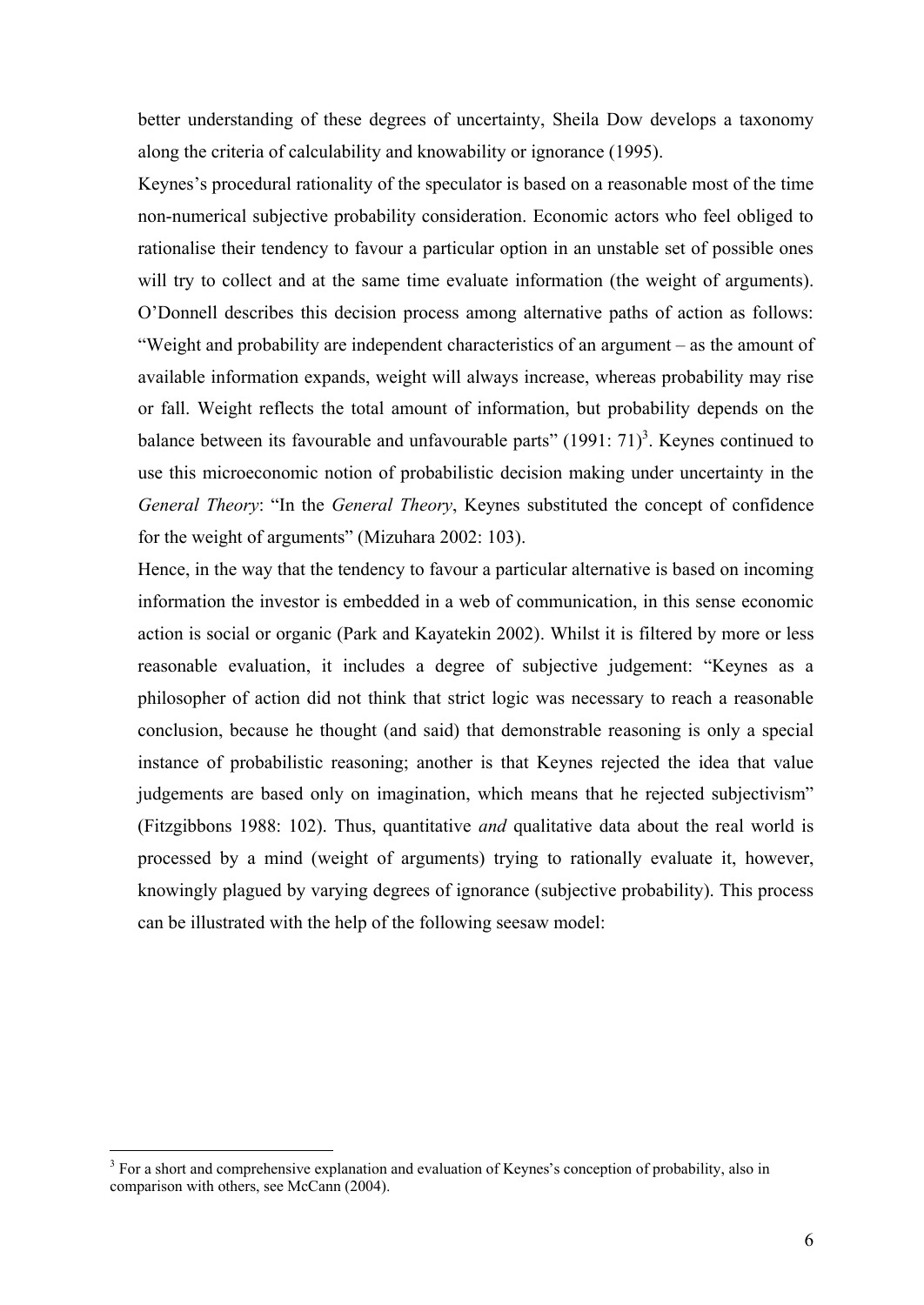Fig. 1 Keynes's ideal seesaw model of economic action<sup>4</sup>:



The pluralism of Keynes's modes of behaviour can be interpreted as a scale of different types as well as degrees of rationality. In exceptional clear circumstances it might be possible to calculate optimal economic acts in terms of their consequences (the neoclassical ideal or standard situation). For instance whether it is worthwhile travelling to a distant store to obtain the similar pair of shoes which we find priced more expensively in the shop around the corner. In other words, situations where opportunity costs of clearly defined and limited alternatives can be calculated.

In cases where this is not possible one should try to obtain convincing, weighted probability expectations (Keynes's ideal)<sup>5</sup>.

If even this is not achievable, the better motive counts (Kant's ideal): "When there is radical uncertainty, then the rationality of motives rather than ends comes into play" (Fitzgibbons 1988: 101), and: "Keynesian rationality means having the right reasons even if the answer is wrong" (Fitzgibbons 1991: 131, see also Dow and Dow 1985: 51). Moral behaviour in this sense is basically rule-following and very much resembles procedural rationality in Simon's sense. However, rules of behaviour to overcome inability of action

<sup>&</sup>lt;sup>4</sup> I took this form of graphical illustration from Herbert Margolis who used it as a visual representation for a totally different concept (see Margolis, 1990: 241/242)

 $<sup>5</sup>$  Hence, I totally agree with Bill Gerrard's conclusion: "Although the emphasis of the new fundamentalists is on</sup> the task of interpretation, there is a clear implication that Keynes's logical theory of probability may provide the basis for the development of an alternative economic theory of behaviour under uncertainty" (2003: 160).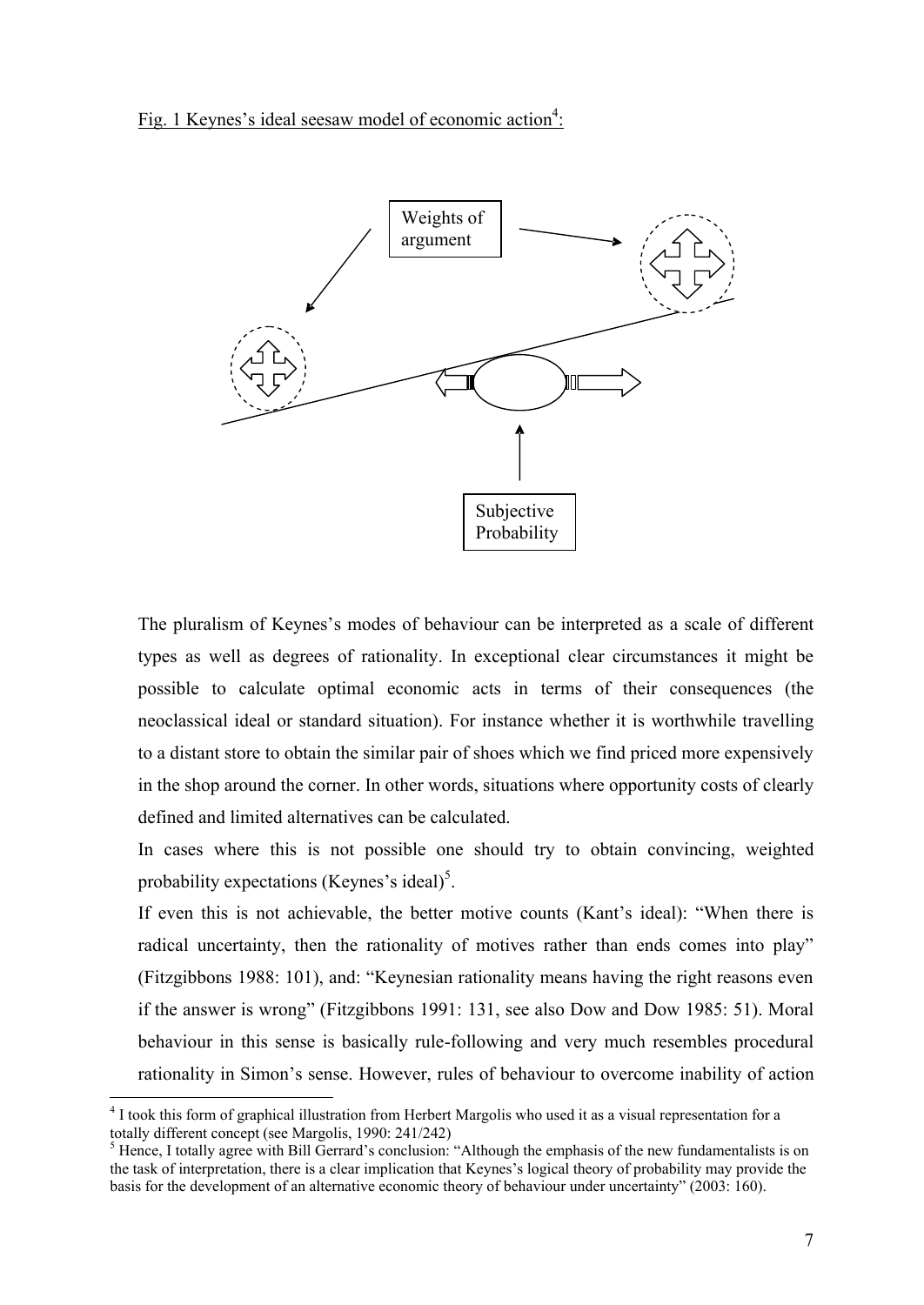because of uncertainty do not have to be ethical ones, but can be much simpler conventions (Dow 1995) routines (Nelson and Winter 1982) or habits of thought (Veblen 1998). This links Keynesian microeconomics with institutional economics (see the following part II).

Where no rational arguments, motives or rules of behaviour are obtainable one might be left with nothing else than to rely on spontaneous intuition. One has to turn to gut feelings or emotional impulse to come to a decision. For the sake of analytical clarity, I interpret Keynes's notion of *animal spirits* in this way though Roberto Marchionatti regards animal spirits as congruent with the aforementioned seesaw model (1999) which can be founded on how Keynes describes animal spirits in the General Theory: "But individual initiative will only be adequate when reasonable calculation is supplemented and supported by animal spirits, so that the thought of ultimate loss which often overtakes pioneers, as experience undoubtedly tells us and them, is put aside as a healthy man puts aside the expectation of death" (1964: 162). As I see it, at least as a Weberian ideal type emotional impulse can be seen as one extreme position on a scale of possible modes of rational behaviour. However: "Consideration of animal spirits is not contradictory per se with calculations" (Cardim de Carvalho 1992: 122).

This discussion of Keynes four modes leads to the following scale of rationality of action: Fig. 2 Degree of Uncertainty and Type of Rationality:

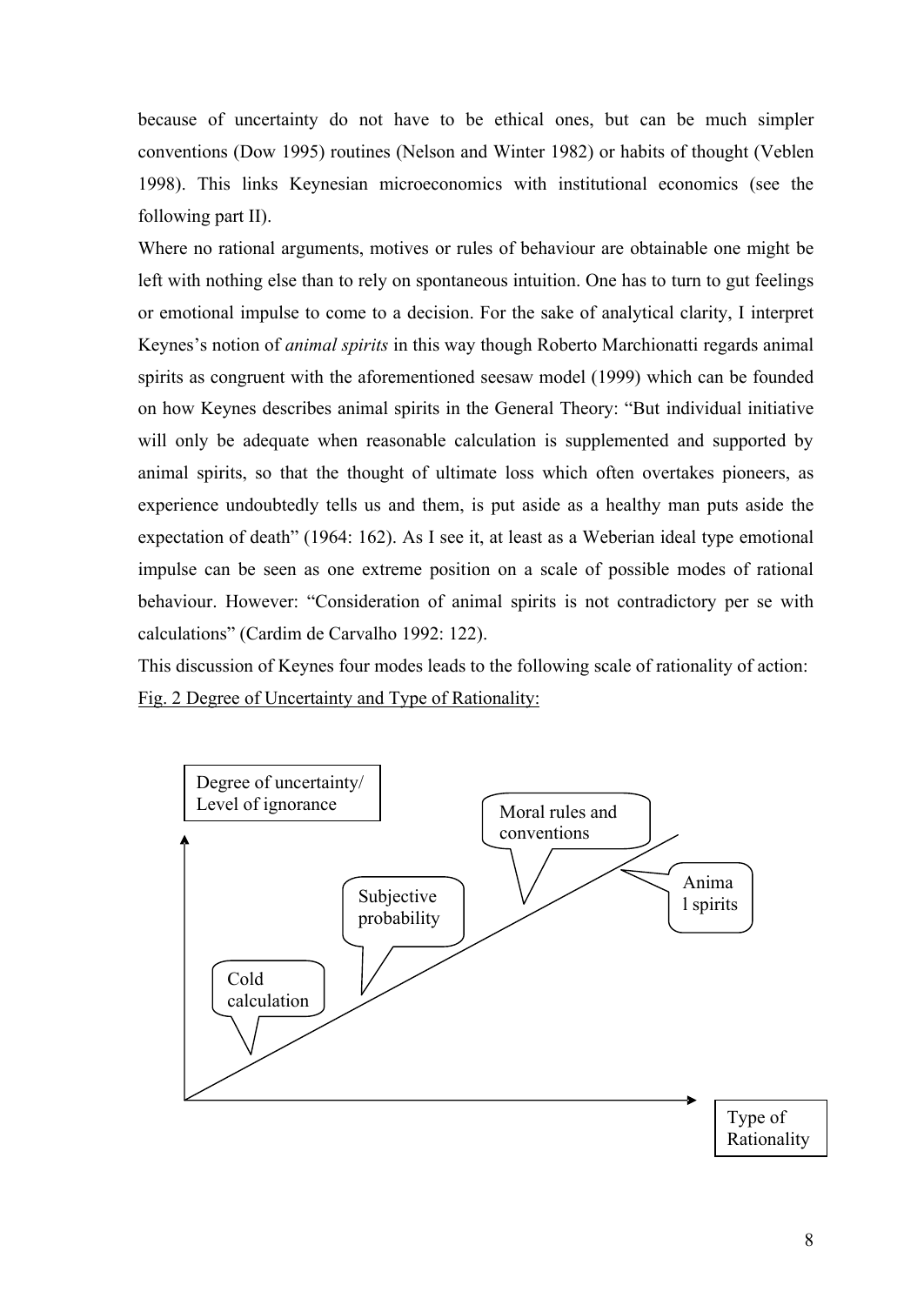Such a scale represents the movement from one mode of decision making to another depending on the degree of uncertainty and ignorance which a particular situation presents for the individual. As such animal spirits and calculation do not contradict each other in principle. They are just two modes of evaluating possible options to act. However, on a meta level the decision maker is left with the question of which mode to choose. Keynes's proposed weighing of arguments is probably the best way to critically reflect on the outside conditions of uncertainty and the inside conditions of ignorance in a particular situation. This will require a combination of gut feeling and detached processing of information<sup>6</sup>. The neat and clear theoretical separation of modes will probably rarely be found in practice.

#### **II. Keynes an institutionalist?**

 $\overline{a}$ 

The other option if uncertainty is overwhelming and no clear motives can be identified is to fall back onto conventional behaviour and do what everybody else does: "Yet, however valuable these conventions might be, and Keynes said they were inferior to the prudence that could take direct cognizance of the powers and uncertainties of the world. The convention can preserve stability only so long as it is reliable" (Fitzgibbons 1988: 81/82). According to Keynes (1964: 152 and 152 and 1973: 114) an investor, relying exclusively on following conventions or moral values which quite resembles Simon's conception of feelings of loyalty or identity (1997: 43) is only applying a second best procedure and this mode of behaviour is only rational if circumstances do not allow for an evaluation of weighted arguments and qualitative probabilities (Mizuhara 2002: 108).

Keynes relies on a typical original institutional argument about the at least short term stability of habits as a basis for the propensity to consume: "For a man's habitual standard of live usually has the first claim on his income, and he is apt to save the difference which discovers itself between his actual income and the expense of his habitual standard; or, if he does adjust his expenditure to changes in his income, he will over short periods do so imperfectly" (1964: 97). Sheila Dow highlights the stabilizing effect of institutions: "As far as analysis of uncertainty is concerned, the discussion here suggests that the role of conventions is more complex than normally portrayed; not only do conventions supply knowledge to decision-makers, but they may provide refuge from confronting ignorance"

<sup>&</sup>lt;sup>6</sup> These considerations were inspired by some comments by my colleague Jerry Courvisanos who critically reviewed an earlier draft of this article.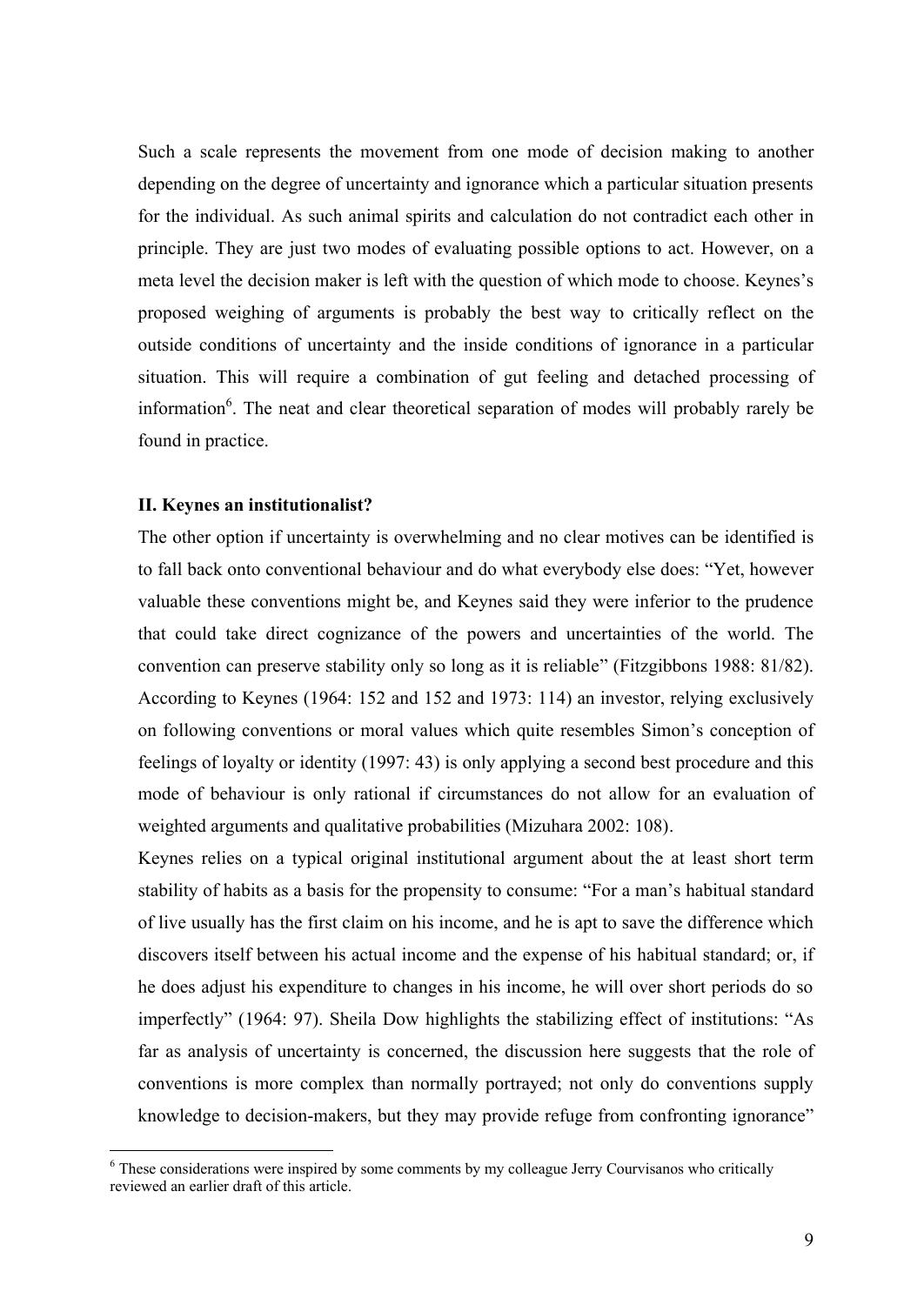(1995: 126 and 127)<sup>7</sup>. In filtering information conventions are a means to weigh arguments.

According to King "… the Fundamentalist Keynesians who had the closest affinity with the institutionalists … saw conventions, habits and routines as solutions to the problem of reasoned choice under radical uncertainty; Paul Davidson, especially, had always stressed the role of money-denominated contract as the central institution of a capitalist economy (Davidson, 1972a)" (2002: 227). 'To hold money' is an important convention: "According to John Maynard Keynes, money is a means to dealing with an uncertain future" (Hodgson, 1998; 10). In the words of Paul Davidson: "In an uncertain world, he who hesitates by remaining liquid is able to make a decision another day" (1995: 114). And: "The institution of forward money contracts where delivery and payment are specified at a future date is an institutional arrangement which permits agents to deal with, and control the outcomes of, otherwise uncertain future" (Davidson 1989: 481).

Since investment decisions are long run, however, and not short run, following conventions is only an inferior mode of dealing with uncertainty.

However, in a world of uncertainty portfolios necessarily have to be speculative, as Minsky emphasises (1990; 105) and following a 'convention of holding money' still entails a subjective element: "… Keynes's hypothesis of the way speculators form their expectations is remarkably simple, even primitive. Each speculator has his/her notion of what constitutes a 'normal' rate of interest" (Chick, 1992: 181) and some sort of rational evaluation: "Summing up, convention is a kind of device created by human beings in history to cope with the precariousness of knowledge arising from uncertainty regarding the future. Keynes himself never regarded conventional behaviour in an uncertain environment as inconsistent with rationality" (Mizuhara 2002: 107). Thus, if Keynes was an institutionalist, then he was one who stressed institutional change instead of stability and one who believed in the opportunity of reasonably designing improved institutions. In summarizing the debate on conventions as a weak form of rationality Skidelsky seems to reach a similar kind of sceptical conclusion: "Carabelli agrees: Keynes considered 'perfectly reasonable the behaviour grounded on conventions in a situation in which the lack of knowledge does not supply better reasons for acting. In this case the label irrationalism seems misplaced.' Lawson believes that Keynes treated conventions as an important repository of relevant social knowledge. On this view, convention, viewed by

<sup>7</sup> She extends this idea of a stabilizing notion of conventions in her article *Babylonian Mode of Thought* while arguing that institutions are socially construted for this purpose (Dow, 2003: 13).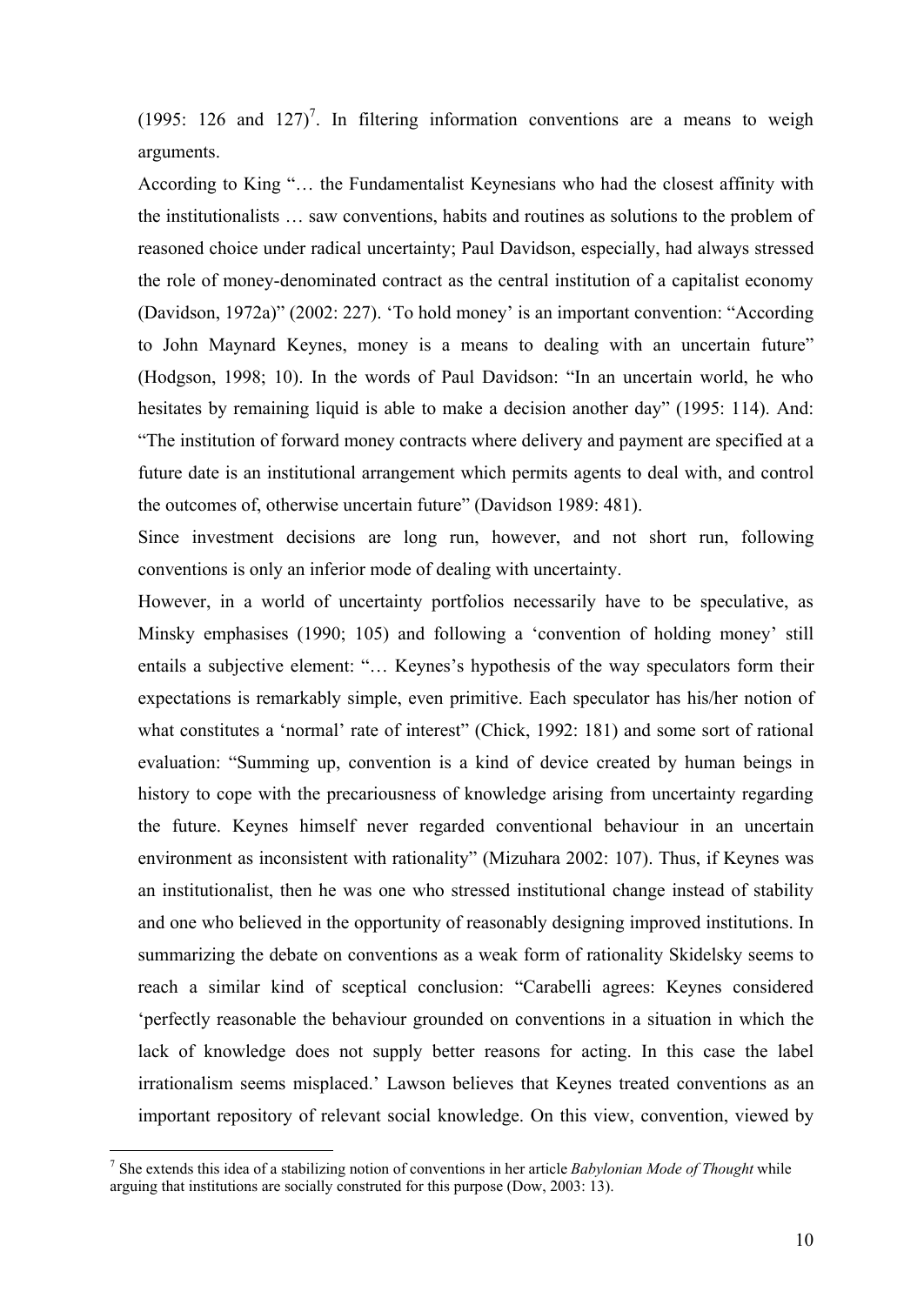O'Donnell as a weak form of rationality, is the buckle which links the *Treatise on Probability* and the *General Theory*. It seems an odd conclusion to a life's work which started out as a defiant proclamation of the individual's rational right to freedom from conventions!" (Skidelsky 1994: 88 and 89).

This oddity can be resolved, if we take the view that institutions are not rock solid like Weber's famous metaphor of the 'iron cage', but social constructions which can be altered by agents of social changes – in other words: entrepreneurs. The types of rationality underlying particular modes of behaviour illustrated in Fig. 2 have to be seen as ideal types. They can be combined and might overlap each other in practice. In a similar vein, Hodgson writes: "An alternative to Austrian subjectivism, and to the much greater uniformity of expectations-formation with the rational expectations hypothesis, is to use the building block of specific social institutions rather than the anonymous and abstract individual" (1988: 239). As a stepping stone toward a concept of an institutional entrepreneur it is useful to look for a possible fruitful combination of Austrian and Keynesian ideas.

#### **III. Entrepreneurs - a link between Keynes and Austrian Economics?**

For the Austrian school of economics the entrepreneur is the central figure in there specific set of economic ideas. Gordon for instance concludes: "To the Austrians, the individual is basic; to Keynes, the individual position depends on an extravagant view of our capacity to know the basic parts composing an aggregate" (1992: 158). Considering the overview of Keynes's microeconomic conception above, this critical note appears to be a gross misunderstanding of Keynes's ideas and typical for an overemphasis on the difference between Austrian and Keynesian economics. To the contrary, King highlights the linkages between both schools: "Some potential points of contact between Austrians and Post Keynesians can be inferred from this brief summary. Above all, the role of uncertainty and time and the resulting suspicion of formal, closed-system models of economic processes were common to both schools. Though never himself quite an Austrian, George Shackle was often seen as a bridge between the two traditions" (2002: 230). Considering the numerous theoretical links and overlaps between the two economic belief systems, Parsons points out: "All this might suggest that any disagreements between the two schools are merely cases of 'disagreements between friends'. However, the history of the relationship between the two schools is one of mutual indifference, incomprehension, and even downright hostility" (2003: 6).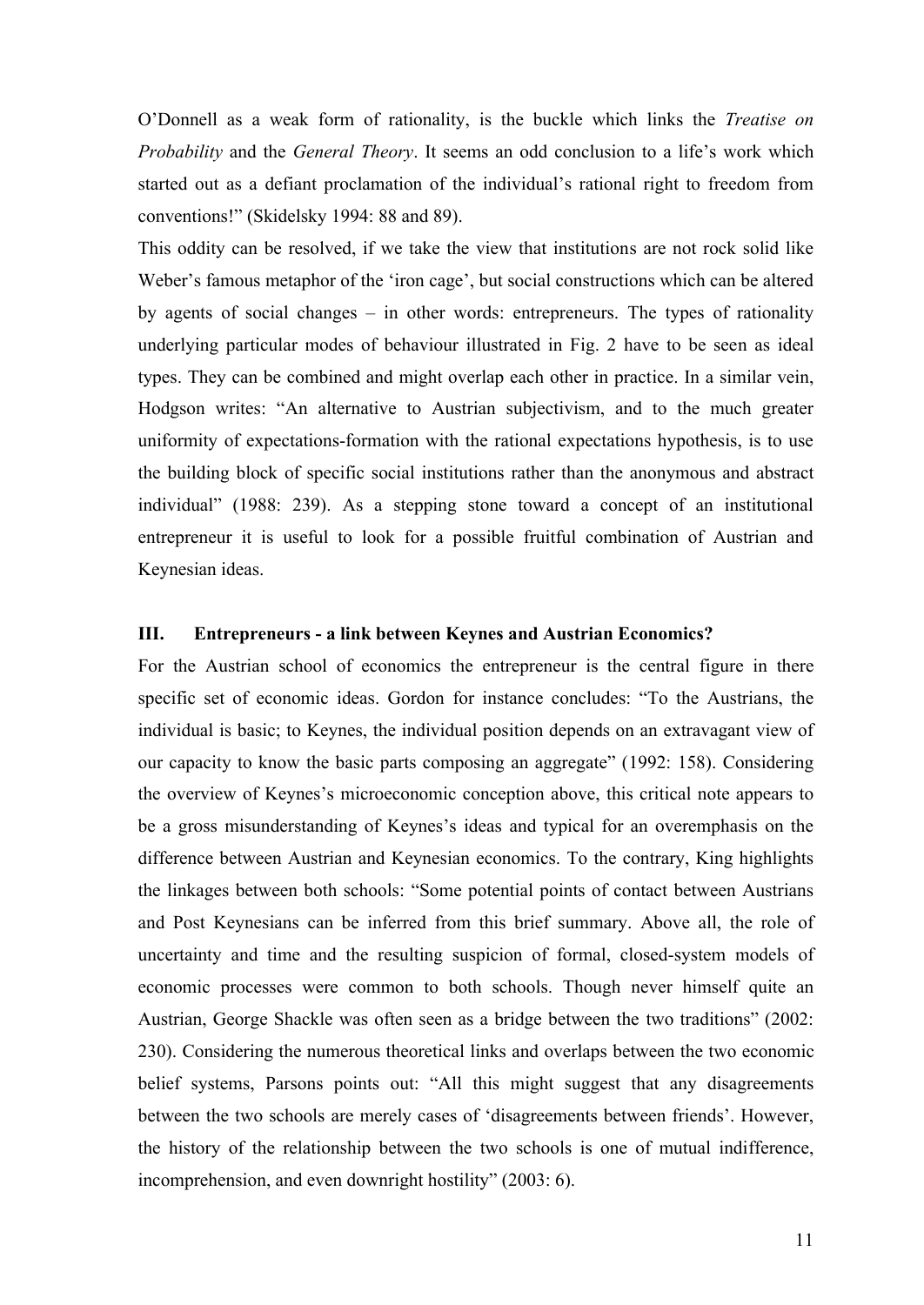The main point of disagreement is not so much about the role played by the entrepreneur in general, but rather about the appropriate institutional framework for entrepreneurial behaviour. From my reading, the crucial disagreement between Austrian and Post-Keynesian economists can be pinned down to the question whether policy makers should try to enable and constrain entrepreneurial activity by experimenting with a variety of institutional arrangements depending on the circumstances, or whether minimal interference with the basically auto-poetically emerging market is seen as best practice<sup>8</sup>. Post Keynesian Paul Davidson for instance writes: "Entrepreneurs do not merely discover the future, they create it!" (1995: 113). However, these acts of creation are not divine or necessarily acts performed by geniuses. Davidson describes the Austrian conclusion as follows: "Today's decision-makers, therefore, can make short-run errors, regarding the uncertain (i.e., risky) future for they do not possess sufficient mental processing power to 'know' the objective probabilities regarding the future – even if 'information' exists in the form of past and present market data" (Davidson, 1995: 110). Pierre Garello in interpreting von Mises finds a large conceptual overlap between the two theoretical perspectives on decision under uncertainty: "There are situations in which, Mises says, 'we know, with regard to a particular event, some of the factors which determine the outcome; but there are other determining factors about which we know nothing' (*HA;*  110). It is for those situations that this concept is designed. This concept seems therefore to come closer to the subjective probability concept or perhaps to Keynes's 'necessary view' of probability" (1996: 95).

The decisive difference from an Austrian point of view is that such erroneous entrepreneurs will be weeded out via the market as discovery process at least in the long run (Hayek 1978): "Any decision has necessarily an entrepreneurial dimension, for any decision rests on a subjective perception of reality. One should therefore expect the economic universe to be filled partly with 'good' entrepreneurs – those whose plans are fulfilled and whose actions end in profit; and partly with 'bad' entrepreneurs, those whose plans turn out differently from what was expected" (Garello 1996: 92). Post Keynesians, however, see fallible decision making also as a probable long term phenomenon (Davidson 1995). The system is not necessarily self-regulating and hence, the need for

<sup>&</sup>lt;sup>8</sup> However, there is definitely awareness of the importance of institutionally embedded entrepreneurial behaviour amongst Austrian economists: "More precisely, one should study to what extent institutions (in the large sense of the word including the constitutions, the law, rules of commerce, contracts and the various social institutions) by themselves and through their evolution promote the convergence of subjective perceptions, thereby reducing the weight of uncertainty" (Garello 1996: 97). Thus, even this distinction seems to be a matter of degree.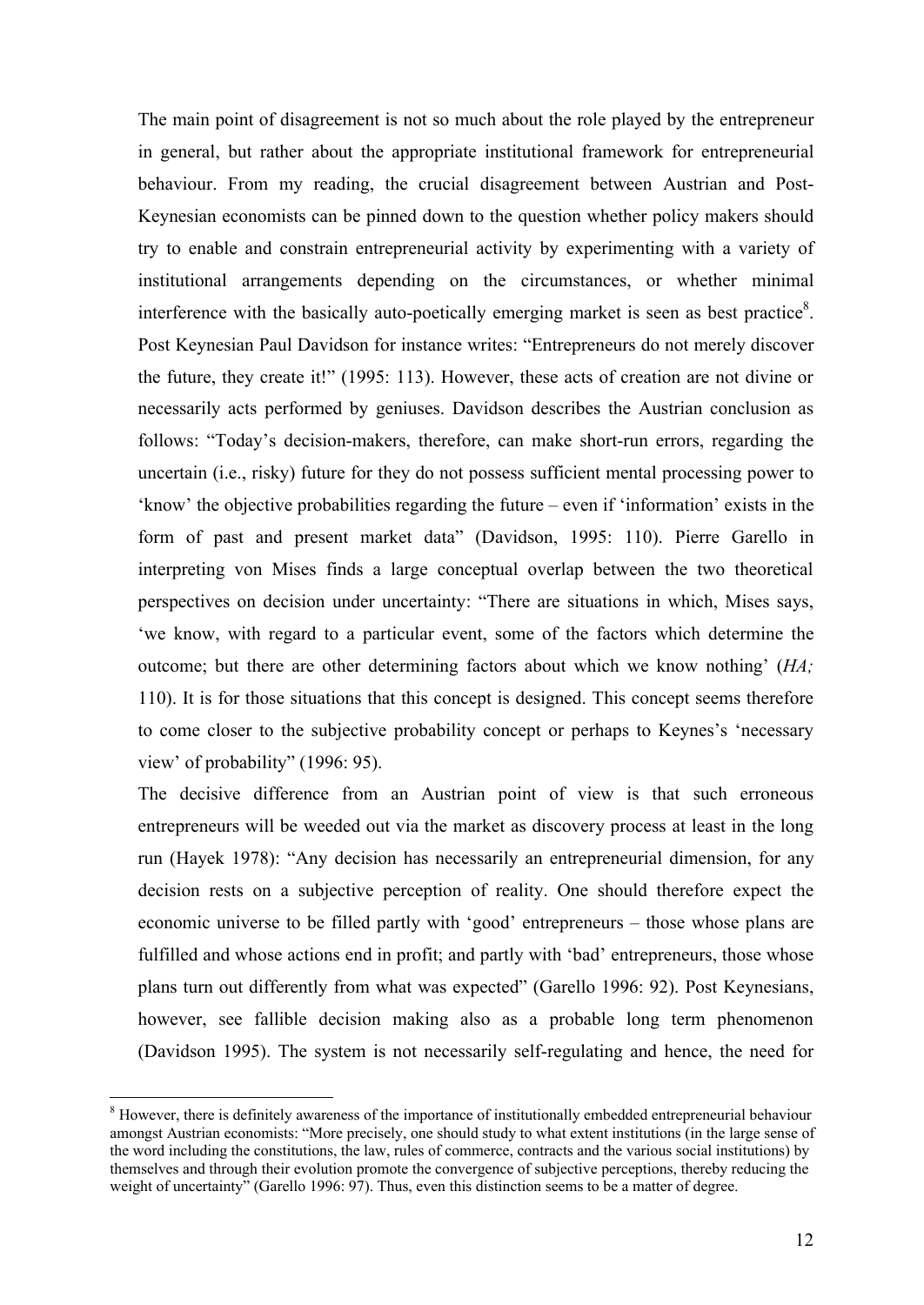government intervention and institutional design (Davidson 1996: 34).

However, at least if we include Joseph Alois Schumpeter in the Austrian school of thought, some remarkable similarities concerning the notion of the entrepreneur can be conceived. Roberto Marchionatti who uses the term animal spirits to label the particular Keynesian evaluation process (that is, the seesaw model) observes: "The motivation of entrepreneurs, as presented by Schumpeter, amounts to a specification of Keynes' animal spirits  $-$  i.e. 'non-rational' factors that induce entrepreneurial activity toward investment" (1999: 430). Paul Davidson links his notion of the crucial decision maker as well to "Schumpeter's theory of the entrepreneur" (1996; 32).

In Schumpeter's words the entrepreneur is a person who breaks away from conventions and habitual behaviour and is willing to try out something new though it means to face uncertainty: "First, outside these accustomed channels the individual is without those data for his decisions and those rules of conduct which are usually very accurately known to him within them. Of course he must still foresee and estimate on the basis of his experience. But many things must remain uncertain, still others are only ascertainable within wide limits, some can perhaps only be 'guessed'" (Schumpeter 1934[1911]: 84 and 85). From my point of view, the Schumpeterian concept of entrepreneurial behaviour is absolutely compatible with Keynes's seesaw model and animal spirits in extreme circumstances: "Here the success of everything depends upon intuition, the capacity of seeing things in a way which afterwards proves to be true, even though it cannot be established at the moment, and of grasping the essential fact, discarding the unessential, even though one can give no account of the principles by which this is done" (Schumpeter 1934[1911]: 85). Note that Keynes's ideas were in part inspired by the philosophy of intuitionism (Skidelsky 1992: 28).

Moreover, Schumpeter (1934[1911]: 75) explicitly and analytically distinguishes between the entrepreneur and the investor or banker – one might say, the one who provides the money contract (Davidson, 1989: 481): "He stands between those who wish to form new combinations and the possessors of productive means" (Schumpeter (1934[1911]: 74). According to Schumpeter, whilst persuading the investor to borrow him or her money the entrepreneur also shifts the burden of uncertainty towards the provider of financial funds: "It also settles the question whether the ordinary shareholder as such is an entrepreneur, and disposes of the conception of the entrepreneur as risk bearer" (Schumpeter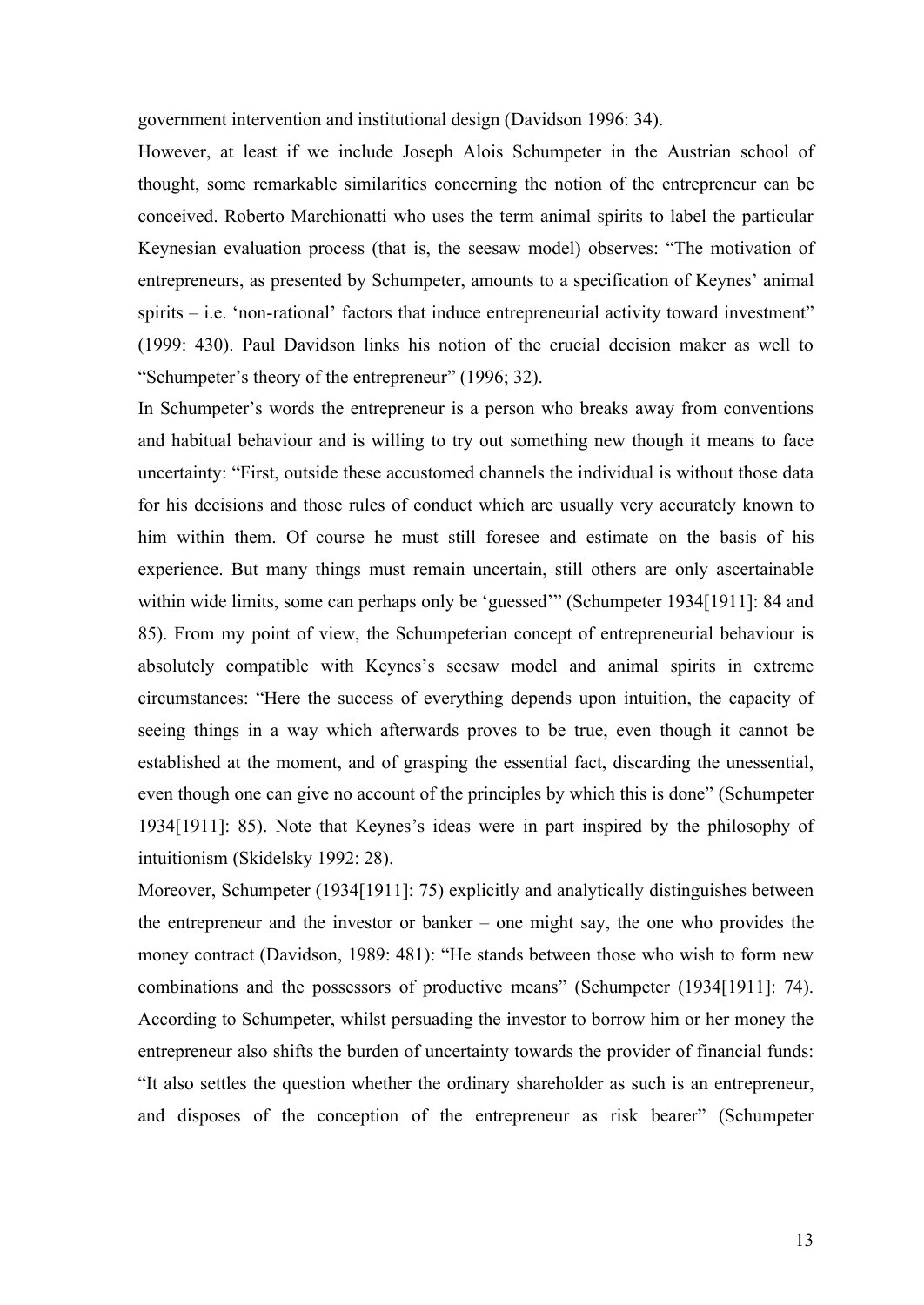# $1934[1911]$ : 75)<sup>9</sup>.

For Deirdre McCloskey, this power of persuasion is the outstanding characteristic of Schumpeter's entrepreneur, for it is he or she, who persuades banks to invest in innovations (McCloskey 1994: 372). In her book *Knowledge and Persuasion in Economics* she collects a bulk of evidence for the economic significance of persuasion under the heading *The Economy as a Conversation* (1994: 370) and uses the example of Donald Trump to point to the power of persuasion and *the art of felicitous speech acts* to close deals. However, these powers of persuasion might not only play a role in acquiring financial funds for investment. They might also be used by institutional entrepreneur (lobby groups, public intellectuals, advisors and politicians) to shape the economic environment.

## **IV. Keynes and Institutional Change**

Keynes himself may serve as an example. He was not only a successful investor  $-$  as a result, he left a fortune when he died (Skidelsky 2000: 479), but also a very successful institutional entrepreneur. Not least when it came to propagating his ideas: "Keynes believed in, and was a great practitioner of, the art of persuasion" (Davidson 1996: 27). To the lament of his Austrian/Public Choice critics whilst using his powers of persuasion he was even able to change the British fiscal constitutional convention of a balanced public budget which "… rests on the forces of custom and acceptance alone" (Buchanan, Burton and Wagner 1978: 37). Oddly enough and contrary to their own behavioural assumptions held in public choice models this confirms the importance of ideas relative to the influence vested interests, at least in the long run. A notion emphasised by Keynes: "I am sure that the power of vested interests is vastly exaggerated compared with the gradual encroachment of ideas", (Keynes, 1964: 383).Otherwise self-seeking politicians should have changed this rule much earlier<sup>10</sup>, namely as soon as it would have suited their interests.

Keynes as a civil servant also acted as a political/institutional entrepreneur. Consider his role in negotiating the Versailles treaty and the related acts of persuasion (Skidelsky 1992: 370pp.) or his role in the construction of the Bretton Woods agreement (Vernengo 2003 and Skidelsky 2000). In 1944 he led the British delegation at the Monetary Conference at

<sup>&</sup>lt;sup>9</sup> Frank Knight

 $10$  It is also quite inconsistent in Buchanan et al.'s argument, that the authors assume rational maximizing behaviour in some parts of the text (e.g. 1978: 19), but seem to assume irrational expectations concerning the future in other parts (e.g. 1978: 22).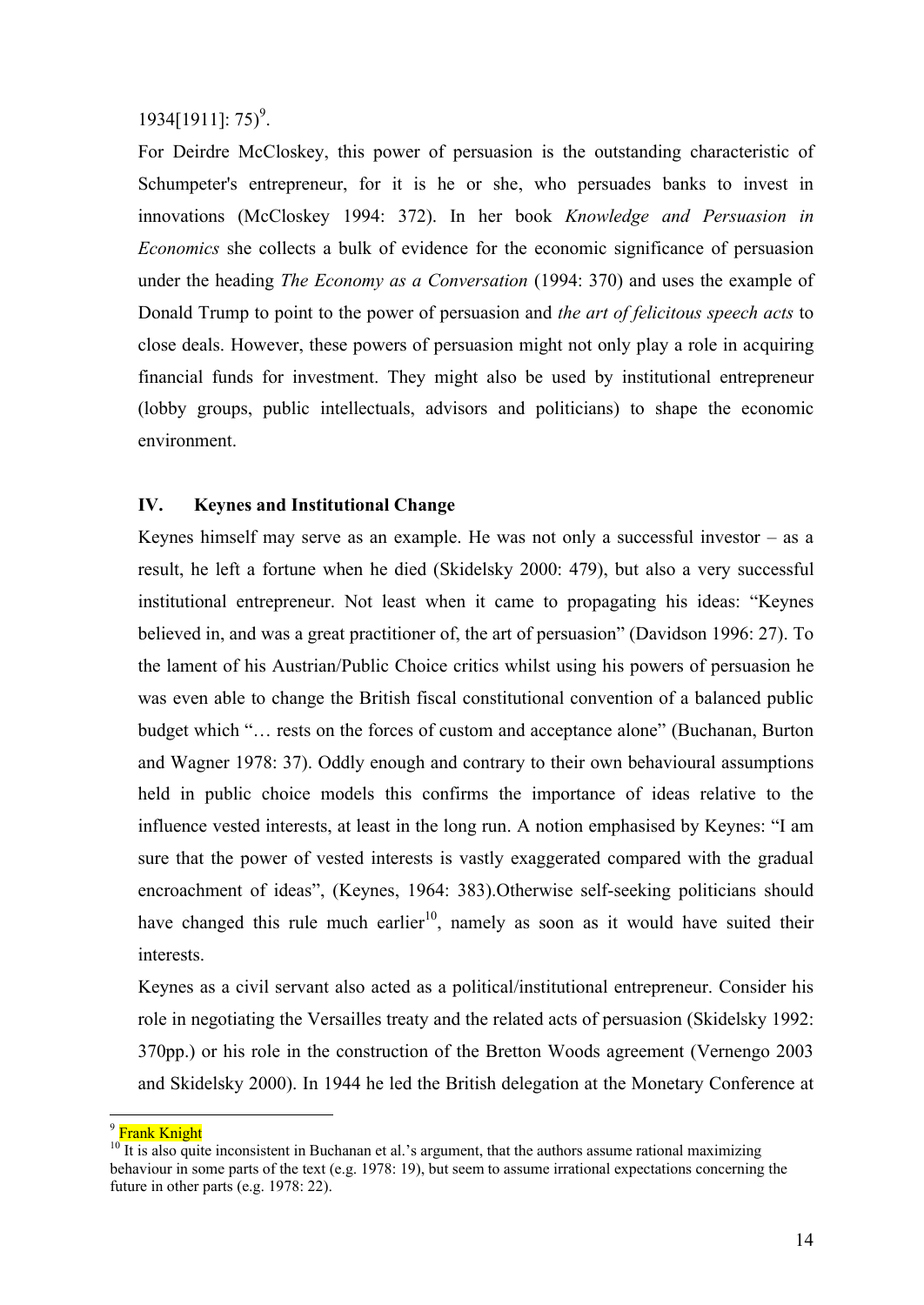Bretton Woods, where the International Monetary Fund and the World Bank were planned and established. Later, he was appointed Governor of both institutions. In addition: "For three months in 1945 he acted as the chief British negotiator in the most difficult financial diplomacy in history, which resulted in the American Loan Agreement" (O'Brien ??? 192). However, though Keynes definitely fulfilled that role himself, he had no theory of political entrepreneurship or the social construction of stabilizing institutions to ensure that deficit spending by governments during recessions will be followed be by building up a budget surplus in boom times.

However he seemed to be quite aware of this theoretical gap as he reveals at the very end of the General Theory: "Is the fulfilment of these ideas a visionary hope? Have they insufficient roots in the motives which govern the evolution of political society? Are the interests which they will thwart stronger and more obvious than those which they will serve? I do not attempt an answer in this place. It would need a volume of a different character from this one to indicate even in outline the practical measures in which they might be gradually clothed" (1964: 383). Thus, Buchanan et al. (1978) have a point when they criticize Keynes for this lack of institutional political economic theory of implementation<sup>11</sup>. He might not have been motivated enough to develop such concepts because of his own elitist attitude and access to political circles (Buchanan et al. 1978: 16) and because he strongly believed that: "The powers of vested interests and government could be tamed and controlled by reason" (Hodgson 1988: 229) and that the minds of political leaders can be oriented towards the public good: "Culture was not regarded as a force to reshape social relations, but to reorient the elite to 'what is good" (Skidelsky 1992: 249). This elitist characterization comes also through in O'Brien's account: "He believed in liberty but not in equality. His social outlook was that of a cultivated aristocrat interested in things of the mind, a patron of the fine arts, *arbiter elegantiarum*" (O'Brien  $\frac{77}{2}$  198).

Though coming from the opposite side of the political spectrum than Buchanan et al. (1978) Michał Kalecki raised the issue of political implementation already in his article *Political Aspects of Full Employment* in 1943.

However, there is definitely a need to explain how public political entrepreneurs create favourable, welfare enhancing institutions. Fortunately, the current debate about path dependence, institutional change, varieties of capitalism, bricolage and institutional

 $11$  I am grateful to my colleague Graham Brownlow for refering me to this critique.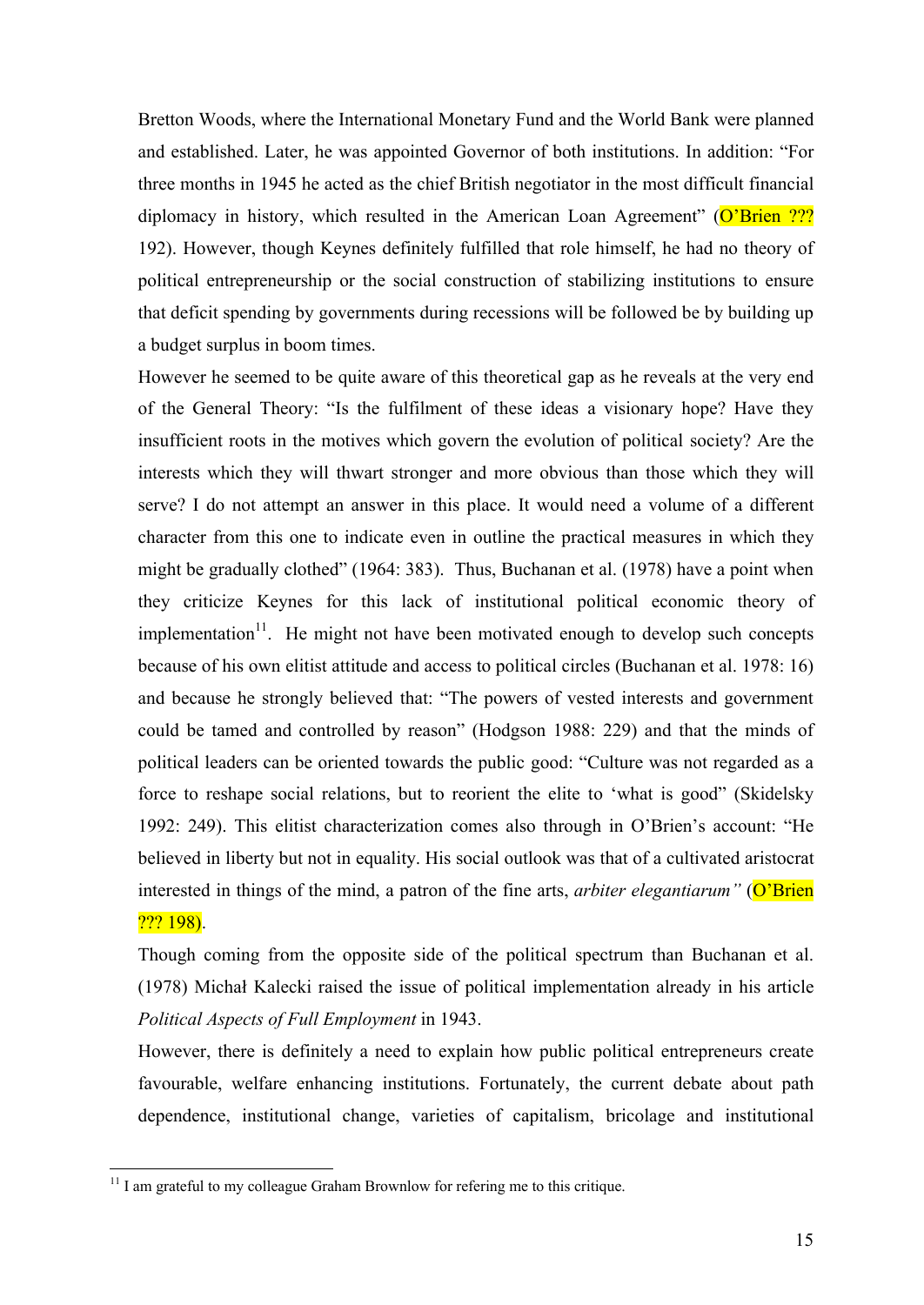entrepreneurship in sociology and political science (Campbell 2004 and Crouch 2005) might be helpful to fill this gap.

Campbell attempts in his book *Institutional Change and Globalization* to summarize and synthesize the three major streams of institutionalism in the social sciences: i.e. a rational choice, an organizational and a historical one. This leads him to discuss the important mechanisms of institutional change which he identifies as: *path dependence, bricolage, actors as entrepreneurs, diffusion, translation and enactment.* These concepts are used to explain institutional change and share the same conundrum. According to Campbell: "The problem for institutionalists is that although these concepts are central to our causal arguments, they often remain vague and mysterious" (2004: 62). He concludes, the reason for this vagueness is the absence of micro-level theorizing. However, this conceptual gap creates an opportunity for collaboration between institutional political scientists, Post Keynesians and Institutional Economists. While the latter may provide clearer ideas about macro economic policy and micro foundations as discussed above, the former are able to contribute concepts of institutional change and entrepreneurship. Campbell for instance puts the thesis forward that: "Interests are a particular type of idea among many" (ibid. 91). Though he maintains that it is certainly an open and complicated question, "… what the relationships are between interests and other types of ideas" (ibid. 123), a possible outcome of the ongoing debate could be an integration of the Marxian and rational choice focus on interests in an encompassing framework based on ideas which appears to be close to Keynes's notion of institutional political change in the long run. To provide an example for such a type of analysis, according to Campbell: "Jack Knight's (1992, 2001) work is representative insofar as he shows that actors build political institutions through complex bargaining games in which they struggle to assure acceptable distributional outcomes for themselves" (ibid. 88).

As a useful starting point to analyse the influence of ideas on institutional change, Campbell suggests a distinction into four different categories: programs, paradigms, frames and public sentiment. He shows in his book that these mechanisms filtered the influence of neo-liberal globalization in the political process and hence, led to different outcomes from country to country (he compares Sweden and the USA).

In quite a similar vein as Campbell, Colin Crouch attempts to explain institutional change through entrepreneurial intervention. Building on a comprehensive summary and critique of the debate on *Varieties of Capitalism* in economics, political science and sociology he starts from path dependence, a necessary diversity of institutional arrangements and a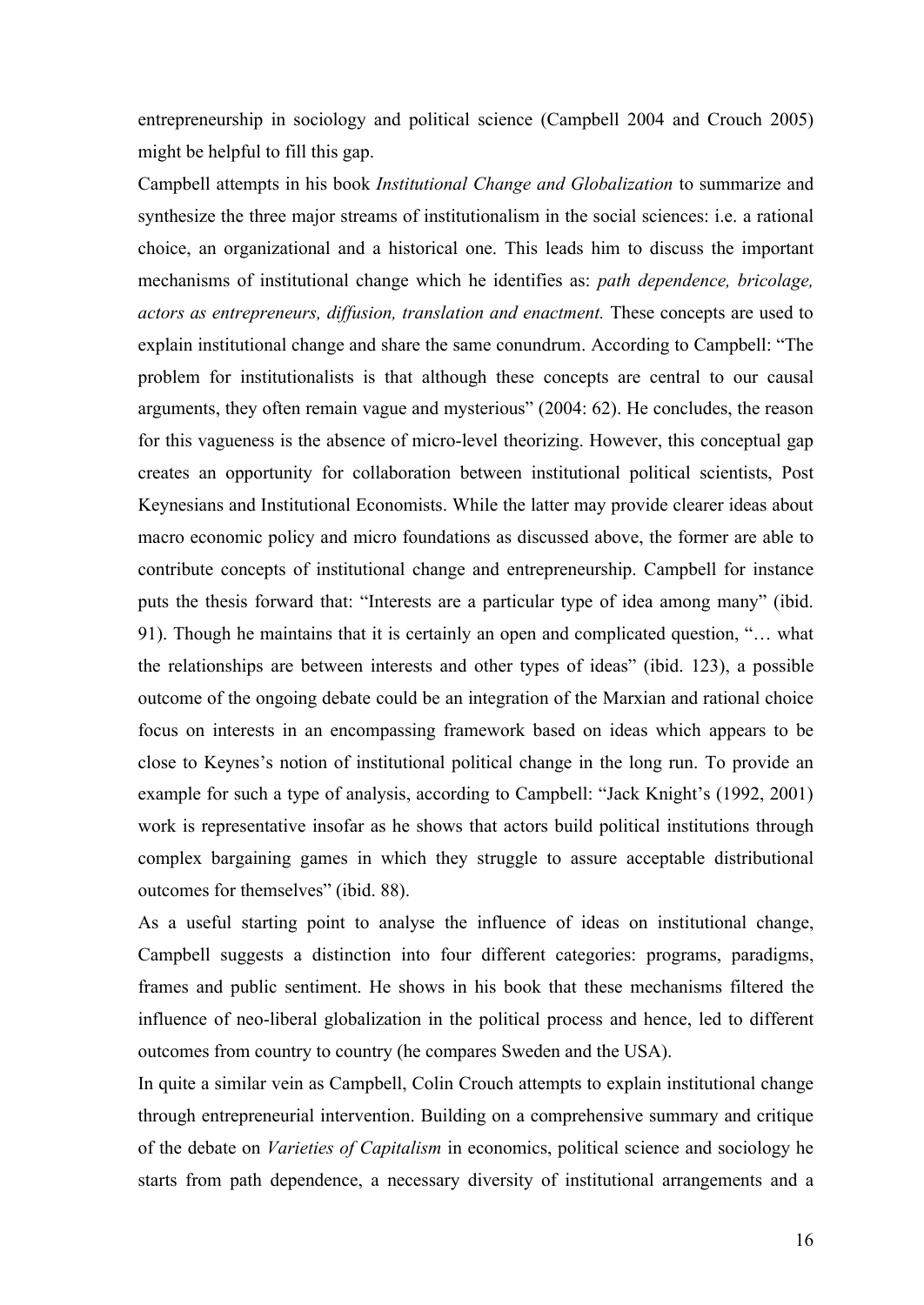broader concept of the agent: "human individuals are assumed to operate in a permanent dilemma between following the rules of the institution within which they operate and challenging, breaking, innovating against, those rules" (Crouch 2005: 19). His behavioural model is a Schumpeterian one of institutional entrepreneurs or historically and socially embedded path creators. Conflicting rationalities and interests, diversity of institutional forms or governance mechanisms and latent redundant capacities lead to degrees of freedom used by institutional entrepreneurs embedded and empowered by networks to bend path dependence by emulation and discovery of functional equivalents. Potential institutional change, according to Crouch is constrained as well as enabled by path dependency. To analyze these processes clearly defined Weberian ideal types might be useful instruments, but: "The fundamental point is: Empirical cases must be studied, not to determine to which (singular) of a number of theoretical types they should each be allocated, but to determine which (plural) of these types are to be found within them, in roughly what proportions, and with what change over time" (ibid:  $26$ ).<sup>12</sup>

This notion of 'mongrel' elements is has quite some resemblance with Geoff Hodgson's "impurity principle". Hodgson derives it from a critique of Marx and inspiration by institutional and evolutional economists (Veblen, Myrdal, Kapp, Polanyi and Schumpeter among others). The impurity principle is defined by him as: "The idea that every socioeconomic system must rely on at least one structurally dissimilar subsystem to function. There must always be a coexistent plurality of modes of production, so that the social formation as a whole has the requisite structural variety to cope with change" (Hodgson 2001: 72). According to Hodgson every system relies on its 'impurities' which are based on differences in historical experience, language and culture. From this principle he concludes: "The particular subsystem, the nature of the combination, and the precise boundaries of the demarcation profoundly affect the nature of the specific variety of capitalist system. *A corollary of the impurity principle is the contention that an immense variety of forms of any given socioeconomic system can exist.* In particular, an infinite variety of forms of capitalism is possible" (Hodgson 2001: 74). As a consequence of the impurity principle, the rich and diverse variety of capitalisms can not be pressed into a straightjacket of typology based on rational choice.

According to Crouch, "Institutional entrepreneurs may be found in many places, including within public policy, consultancies, or representative associations" (2005: 101) and "...

<sup>&</sup>lt;sup>12</sup> For a comprehensive critical review of the Varieties of Capitalism literature, compare Nielsen and Kesting 2008.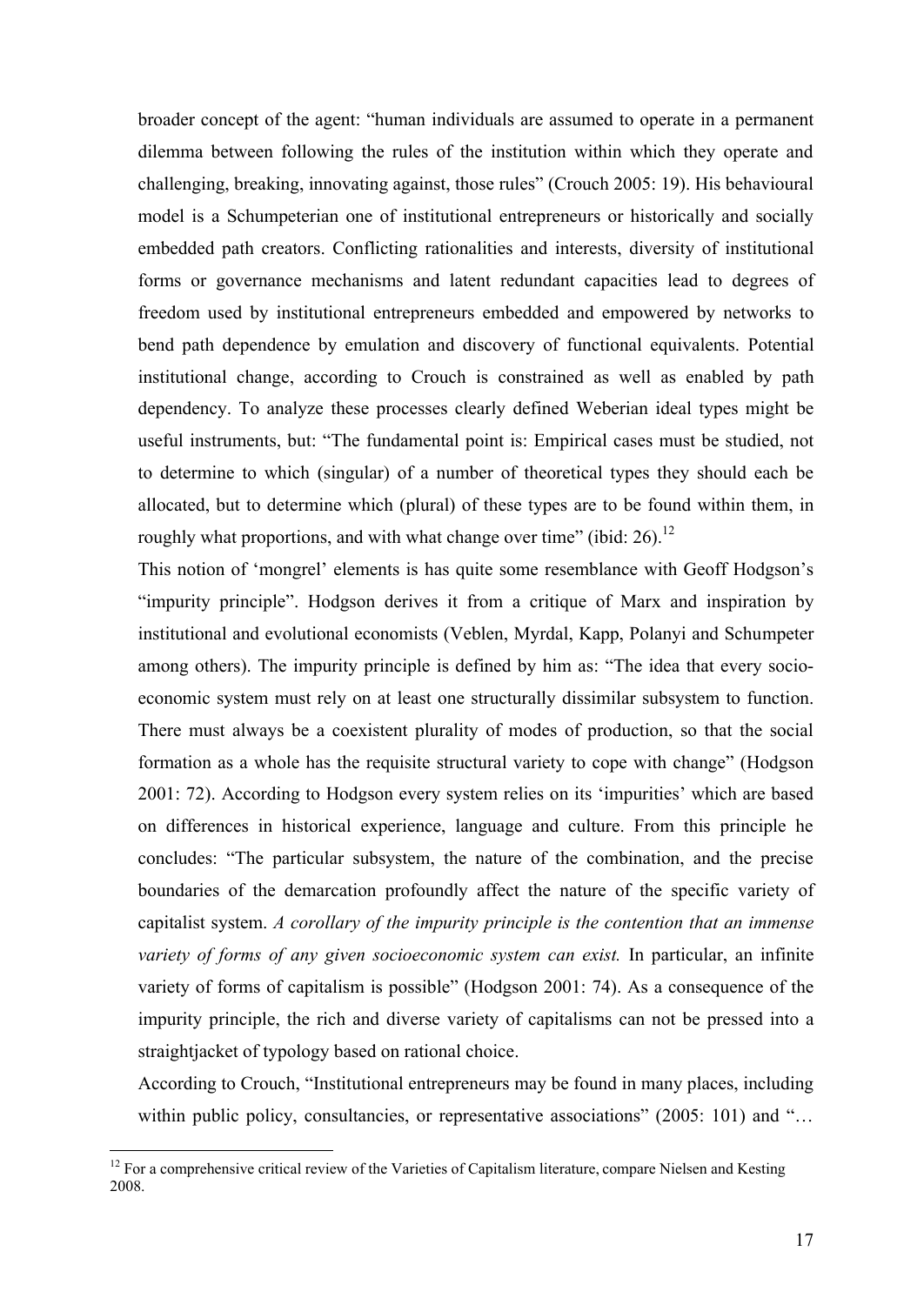develop along the paths provided by history, but attempt mindfully to depart from it" (2005: 100). Similarly to the aforementioned arguments put forward by Hodgson, Crouch summarises: "Our agent, *A*, could find new paths only when there were some 'mongrel', even incongruent elements in her environment. *We can therefore observe innovations of this kind only if our models of real-world institutions have allowed us to find elements of complexity and incoherence. This will not happen if a false interpretation of the law of parsimony requires us to simplify the cases we study so that they seem to be the embodiments of ideal types*" (2005: 99). Based on his model of economic governance Crouch is able to show how the neo-liberal turn in Britain was already present as an ideological undercurrent in the Londoner City: "The monetarist, non- (pre-, anti-, post-) Keynesian practices that came to dominate during this period had always been the policy preferences of the financial sector; the secondary neoliberal path had run alongside the dominant Keynesian one throughout the post-war period" (2005: 148). To enact institutional and policy change, ideological persuasion and vested interests worked hand in hand: "Neoliberal academic economists and 'think tanks' supported by the power interests who would gain from the change had articulated the monetarist policy models that replaced Keynesian mechanisms" (Crouch 2005: 149).

#### **Conclusion**

This paper demonstrates that Keynes developed a particular micro economic model as a foundation to explain investment and speculative behaviour. Later this concept was further developed by Herbert Simon. This set of ideas shows a lot of similarities with the notion of entrepreneurship in Austrian economics. All these related microeconomic approaches stress the evaluation of incoming information (weight of argument) and the difficulties of dealing with real uncertainty for the actor (subjective probabilities). Further research may answer the related questions whether even modern behavioural economics can be traced back to Keynes's ideas about microeconomics and whether the Keynesian notion and its contemporary refinements may lead to a viable alternative to utilitarian neoclassical mainstream microeconomics.

Another goal of this paper was to link entrepreneurship in the Keynesian and Austrian sense to institutional change. Recent debates among institutional political scientists and economic sociologists widen the understanding of entrepreneurship beyond its role in commerce and business. They show that entrepreneurs can also be found in the public arena of politics. From this perspective they are the agents of institutional change. Keynes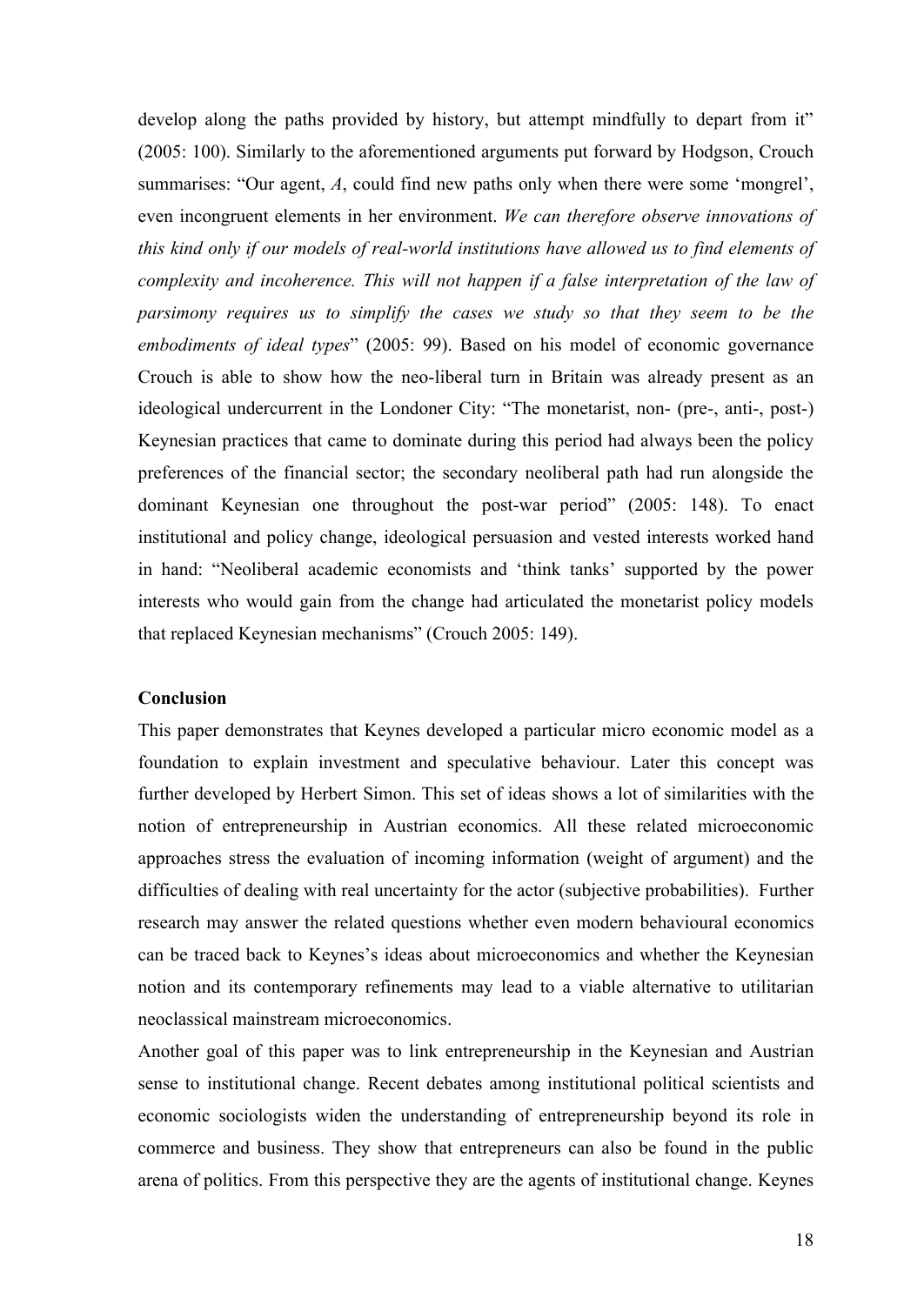himself was a busy and sometimes quite successful public entrepreneur. Moreover, his microeconomics can enrich the understanding of the notion of the public entrepreneur in modern political science which is lacking so far in its behavioural foundation. Whether fruitful solutions will arise from such a trans-disciplinary cross fertilization remains to be seen.

## **References**

Buchanan, James M., Burton, John and Wagner, Richard E. (1978): *The Consequences of Mr Keynes*, Hobart paper 78, The Institute of Economic Affairs, London.

Campbell, John (2004): *Institutional Change and Globalization*, Princeton University Press, Princeton and Oxford.

Carabelli, Anna (1985): 'Keynes on Cause, Chance and Possibility', in Lawson, Tony and Pesaran, Hashem eds: *Keynes' Economics: Methodological Issues,* Croom Helm, London and Sydney, 151-180.

Chick, Victoria (1992): 'The Evolution of the Banking System and the Theory of Saving, Investment and Interest', in Arestis, Philip and Dow, Sheila C. (eds.): *On Money, Method and Keynes: Selected Essays*, St Martins Press, New York, 181-192.

Cardim de Carvalho, Fernando, J (1992): *Mr Keynes and the Post Keynesians: Principles of Macroeconomics for a Monetary Production Economy*, Edward Elgar, Aldershot Hants. Crouch, Colin (2005): *Capitalist Diversity and Change: Recombinant Governance and Institutional Entrepreneurs*, Oxford University Press, Oxford.

Davidson, Paul (1996): 'Some Misunderstanding on Uncertainty in Modern Classical Economics', in Schmidt, Christian (ed.): *Uncertainty in Economic Thought*, Edward Elgar, Cheltenham and Brookfield, 21-37.

Davidson, Paul (1995): 'Uncertainty in Economics', in Dow Sheila and Hillard John eds: *Keynes, Knowledge and Uncertainty*, Edward Elgar, Aldershot et al., 107-116.

Davidson, Paul (1989): 'The Economics of Ignorance or Ignorance of Economics?', in *Critical Review*, 3(3-40, Summer/Fall, 467-487.

Denzau, Arthur and North, Douglass (1994): 'Shared Mental Models: Ideologies and Institutions', *Kyklos*, 47, 3-31.

Dow, Sheila (2003): 'Babylonian Mode of Thought', in King, John E. (ed.): *The Elgar Companion to Post Keynesian Economics*, Edward Elgar, Cheltenham and Northampton, 11- 15.

Dow, Sheila (1995): 'Uncertainty about Uncertainty', in Dow Sheila and Hillard John eds: *Keynes, Knowledge and Uncertainty*, Edward Elgar, Aldershot et al., 117-127.

Dow, Alexander and Dow Sheila, C. (1985): 'Animal Spirits and Rationality', in Lawson, Tony and Pesaran, Hashem eds: *Keynes' Economics: Methodological Issues,* Croom Helm, London and Sydney, 46-65.

England, Paula (1993): 'The Separative Self: Androcentric Bias in Neoclassical Assumptions', in Ferber, Marianne A. and Nelson, Julie A. ed (1993): *Beyond Economic Man: Feminist Theory and Economics*, University of Chicago Press, Chicago and London. Etzioni, Amitai (1990): *The Moral Dimension: Toward a new Economics*, Free Press, New York.

Fazzari, Steven (2003): 'Microfoundations', in King John E. ed: *The Elgar Companion to Post Keynesian Economics*, Edward Elgar, Cheltenham and Northampton, 252-257. Fitzgibbons, Athol (1988): *Keynes's Vision: A New Political Economy*, Clarendon, Oxford.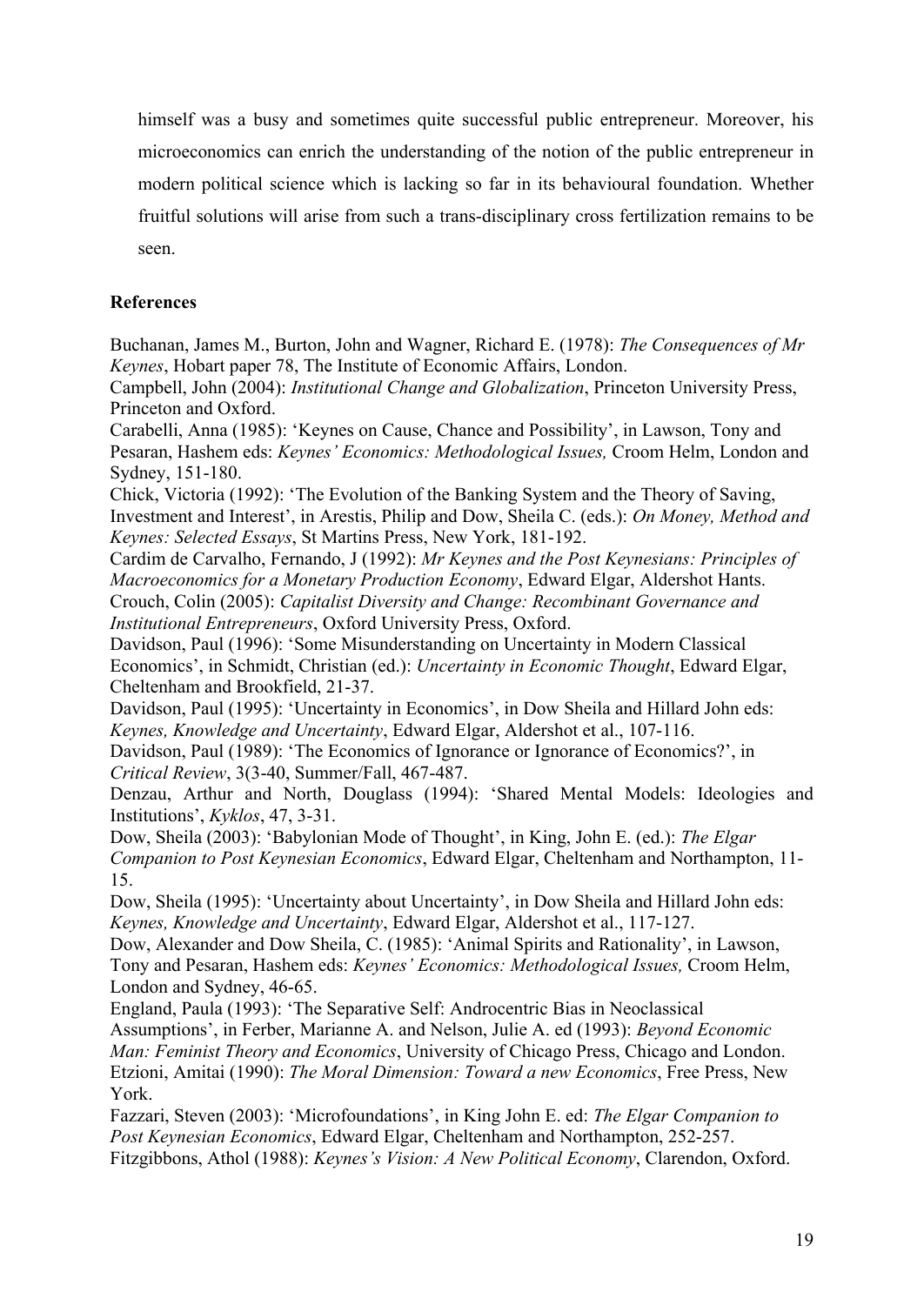Fitzgibbons, Athol (1991): 'The Significance of Keynes's Idealism', in Bateman, Bradley, W. and Davis, John, B. eds: *Keynes and Philosophy: Essays on the Origin of Keynes's Thought*, Edward Elgar, Aldershot Hants, 126-132.

Galbraith, John Kenneth (1972): 'Power and the Useful Economist', in: Williams, Andrea D. ed (2001): *The Essential Galbraith*, Houghton Mifflin, Boston and New York, 134-152.

Garello, Pierre (1996): 'Uncertainty and Subjectivism: The role of Uncertainty in the Austrian School', in Schmidt, Christian (ed.): *Uncertainty in Economic Thought*, Edward Elgar, Cheltenham and Brookfield, 87-99.

Gerrard, Bill (2004): 'Fundamentalist Keynesians', in King, John E. (ed.): *The Elgar Companion to Post Keynesian Economics*, Edward Elgar, Cheltenham and Northampton, 159- 164.

Gordon, David, M. (1992): 'Keynes's First Principles', in: Skousen, Mark ed (1992): *Dissent on Keynes: A Critical Appraisal of Keynesian Economics*, Praeger, New York et al., 149-160. Granovetter, Mark (2005): 'The Impact of Social Structure on Economic Outcomes', *Journal of Economic Perspectives*, Vol. 19, No. 1, Winter, 33-50.

Hayek, Friedrich von (1978): 'Competition as a Discovery Process', in Hayek, Friedrich von (ed.), *New Studies in Philosophy, Politics, Economics and the History of Ideas*, The University of Chicago Press, Chicago, 179-190.

Held, Virginia (1993): *Feminist Morality: Transforming Culture, Society, and Politics*, University of Chicago Press, Chicago and London.

Hodgson, Geoffrey M. (2001): 'The Evolution of Capitalism from the Perspective of Institutional and Evolutionary Economics' in Hodgson, Geoffrey M., Itoh, Makoto and Yokokawa, Nobuharu (eds): *Capitalism in Evolution: Global Contentions – East and West*. Edward Elgar, Cheltenham UK and Northampton, MA, 63-82.

Hodgson, Geoffrey, M. (2000): 'What is the Essence of Institutional Economics?', *Journal of Economic Issues*, XXXIV(2), 317-329.

Hodgson, Geoffrey, M. (1998): *Evolution and Institutions: On Evolutionary Economics and the Evolution of Economics*, Edward Elgar, Cheltenham and Northampton.

Hodgson, Geoffrey, M. (1988): *Economics and Institutions*, Polity Press, Cambridge UK. Keynes, John Maynard (1964[1936]): *The General Theory of Employment, Interest, and Money*, Harcourt Brace Jovanovich, San Diego et al..

Keynes, John Maynard (1973[1937]): 'The General Theory of Employment', in Royal Economic Society ed: *The Collected Writings of John Maynard Keynes*, Vol. XIV, *The General Theory an after, part II, Defence and Development*, Macmillan, London and St. Martin's Press, New York, 109-123.

King, John E. (2002): *A History of Post Keynesian Economics Since 1936*, Edward Elgar, Cheltenham and Northampton.

Knight, Jack (2001): 'Explaining the Rise of Neo-Liberalism: The Mechanism of Institutional Change', in Campbell, John L. and Pedersen, Ove K. (eds.): *The Rise of Neo-Liberalism and Institutional Analysis*, Princeton University Press, Princeton, 27-50.

Knight, Jack (1992): *Institutions and Social Conflict*, Cambridge University Press, Cambridge and New York.

Lawson, Tony (1994): 'Uncertainty', in Hodgson, Geoffrey, M., Samuels, Warren J. and Tool, Marc, R. eds: *The Elgar Companion to Institutional and Evolutionary Economics*, Vol. II, Edward Elgar, Aldershot Hants, 350-357.

Lee, Fred (2003): 'Pricing and Prices', in King John E. (ed.): *The Elgar Companion to Post Keynesian Economics*, Edward Elgar, Cheltenham and Northampton, 285-289.

Mansbridge, Jane J. ed (1990): *Beyond Self-Interest*, University of Chicago Press, Chicago and London.